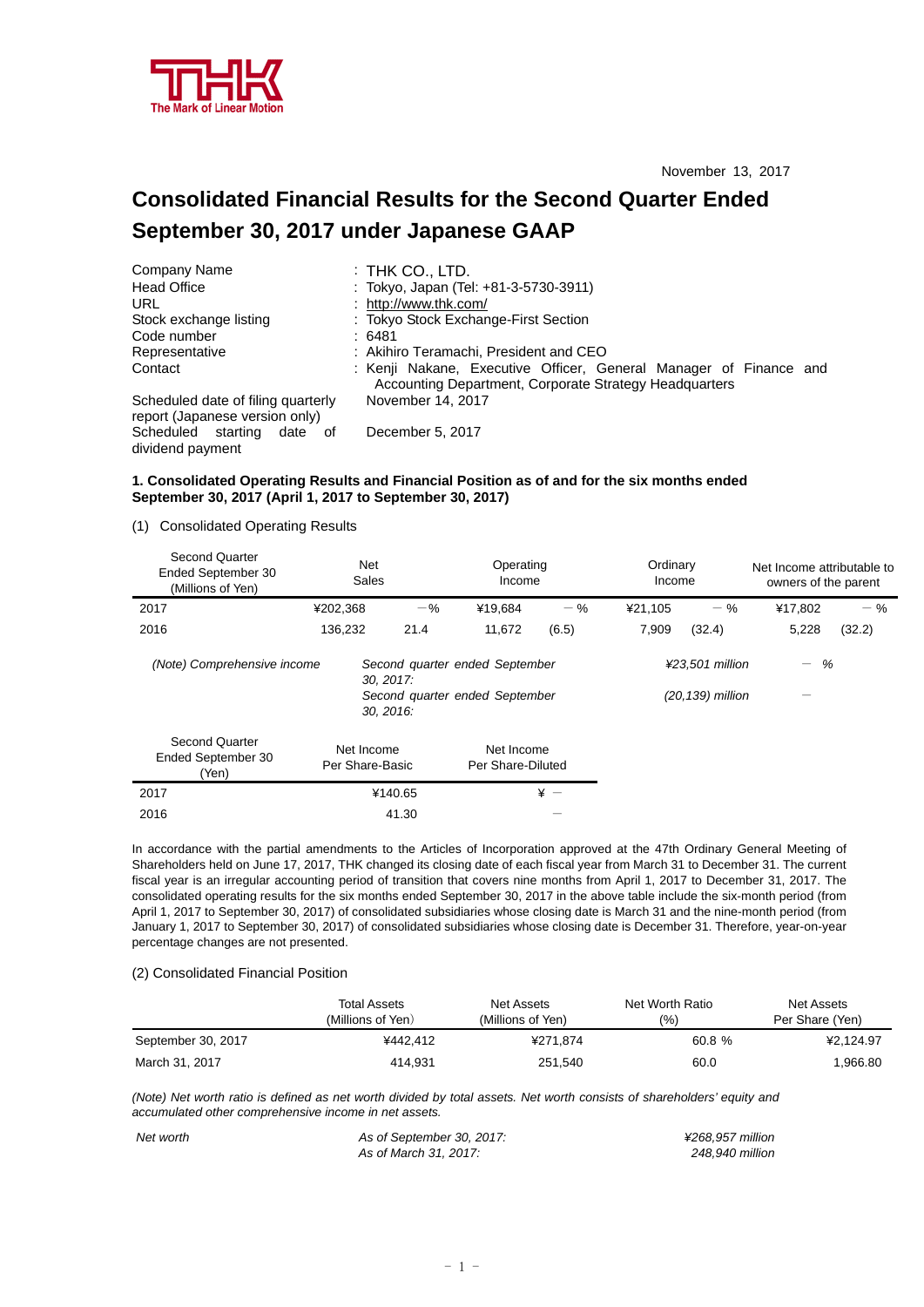### **2. Dividends**

|                                              | <b>First Quarter</b><br>End | <b>Second Quarter</b><br>End | <b>Third Quarter</b><br>End | Year end | Total  |
|----------------------------------------------|-----------------------------|------------------------------|-----------------------------|----------|--------|
| Year<br>March31.<br>ended<br>2017 (Actual)   | $\mathbf{x}$ $-$            | ¥16.00                       | ¥ —                         | ¥25.00   | ¥41.00 |
| Year ending December<br>31, 2017 (Actual)    |                             | 36.00                        | n/a                         | n/a      | n/a    |
| Year ending December<br>31, 2017 (Projected) | n/a                         | n/a                          |                             | 20.00    | 56.00  |

*(Note) Change in dividend projection: The dividend projection announced on May 11, 2017 have been amended to as in the above table.* 

### **3. Forecasts for the year ending December 31, 2017 (April 1, 2017 to December 31, 2017)**

|                                                              | Net<br>Sales<br>(Millions of Yen) | Operating<br>Income<br>(Millions of Yen) | Ordinary<br>Income<br>(Millions of Yen) | Net Income<br>attributable to<br>owners of the<br>parent<br>(Millions of Yen) | Net Income<br>per Share (Yen) |
|--------------------------------------------------------------|-----------------------------------|------------------------------------------|-----------------------------------------|-------------------------------------------------------------------------------|-------------------------------|
| Year ending December 31,<br>2017<br>(amount)<br>(percentage) | ¥273,500<br>$-$ %                 | ¥28.000<br>$-$ %                         | ¥28.200<br>$-$ %                        | ¥23.300<br>$-$ %                                                              | ¥184.09<br>n/a                |

*(Note 1) Change in forecasts: See below* 

#### *(Note 2) The above forecasts are based upon the information currently available at the time of the announcement of this report. Actual performance may differ from the estimates due to various unforeseen factors.*

In accordance with the partial amendments to the Articles of Incorporation approved at the 47th Ordinary General Meeting of Shareholders held on June 17, 2017, THK changed its closing date of each fiscal year from March 31 to December 31. The current fiscal year is an irregular accounting period of transition that covers nine months from April 1, 2017 to December 31, 2017. The forecasts in the above table are determined based on the estimated consolidated operating results that include the nine months period (from April 1, 2017 to December 31, 2017) of consolidated subsidiaries whose closing date is March 31 and the twelve months period (from January 1, 2017 to December 31, 2017, as before) of consolidated subsidiaries whose closing date is December 31. Therefore, year-on-year percentage changes are not presented.

If the closing date was March 31 as before, the consolidated forecasts (from April 1, 2017 to March 31, 2018) would be as follows:

| (Millions of Yen)                      | Net<br>Sales |          | Operating<br>Income |                       | Ordinary<br>Income |       | Net Income attributable to<br>owners of the parent |        |
|----------------------------------------|--------------|----------|---------------------|-----------------------|--------------------|-------|----------------------------------------------------|--------|
| Year<br>ending<br>31.<br>March<br>2018 | ¥305.000     | 11.5 $%$ | ¥34.500             | 39.9<br>$\frac{1}{2}$ | ¥34.800            | 48.7% | ¥28.100                                            | 67.9 % |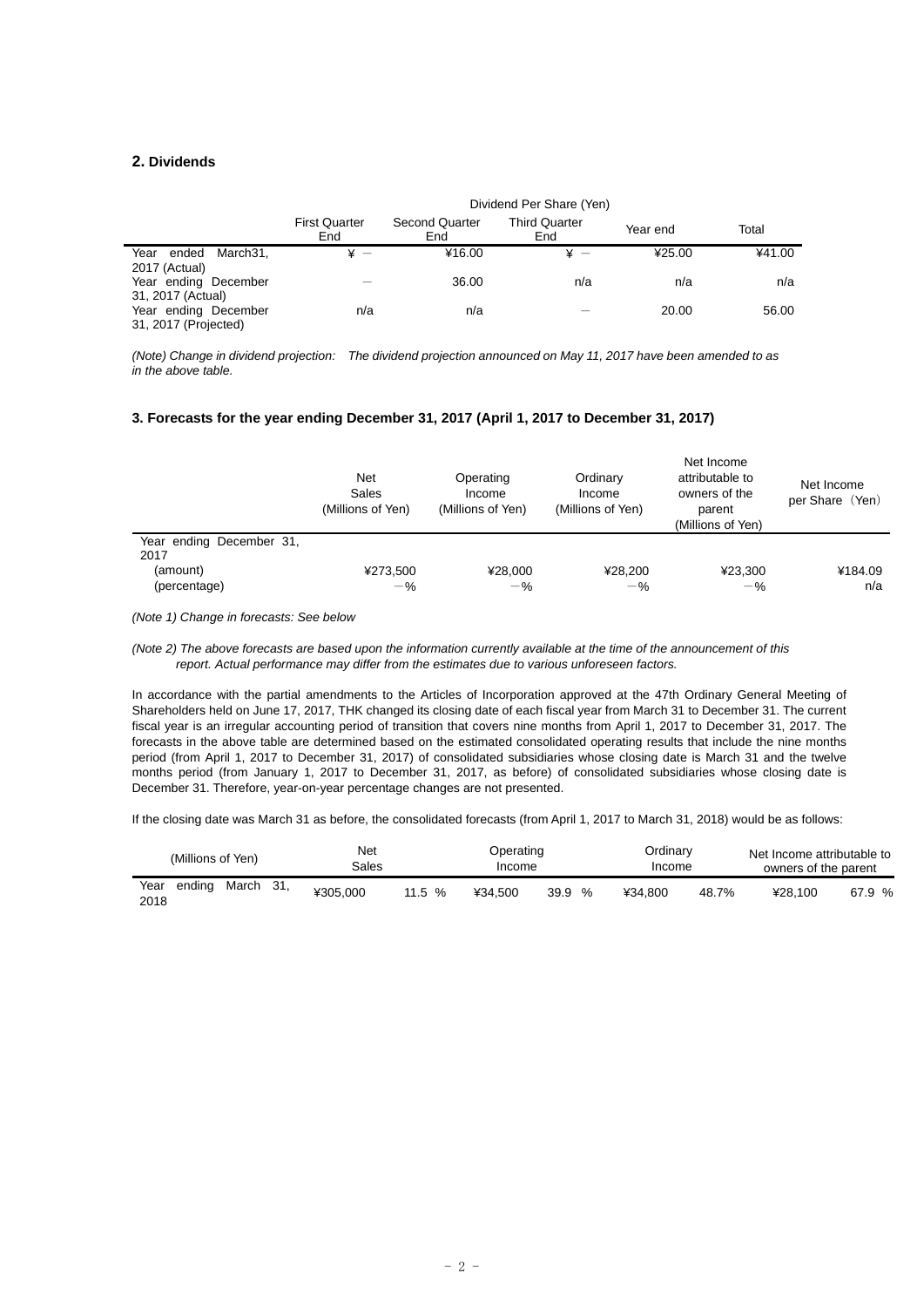# **4**.**Other Financial Information**

- (1) Significant change in scope of consolidation: None
- (2) Simplified or particular accounting treatment for quarterly financial statements:

### *(Income taxes)*

Certain consolidated subsidiaries determine their income tax expenses by multiplying net income for the quarter period by the estimated effective tax rate applicable to the fiscal year.

(3) Changes in accounting policy and estimates, and restatement due to:

|     | a.<br>b. | Changes in accounting standard<br>Other changes             | Please refer to "5. Accounting Changes"<br>None |                            |
|-----|----------|-------------------------------------------------------------|-------------------------------------------------|----------------------------|
| (4) |          | Number of shares                                            |                                                 |                            |
|     | a.       | Common stock issued, including treasury                     |                                                 | (shares)                   |
|     |          | stock, as of:                                               | September 30, 2017<br>March 31, 2017            | 133,856,903<br>133.856.903 |
|     | b.       | Treasury stock as of:                                       | September 30, 2017<br>March 31, 2017            | 7,287,146<br>7,285,746     |
|     | C.       | Average number of common stock for the six<br>months ended: | September 30, 2017<br>September 30, 2016        | 126,570,403<br>126,587,289 |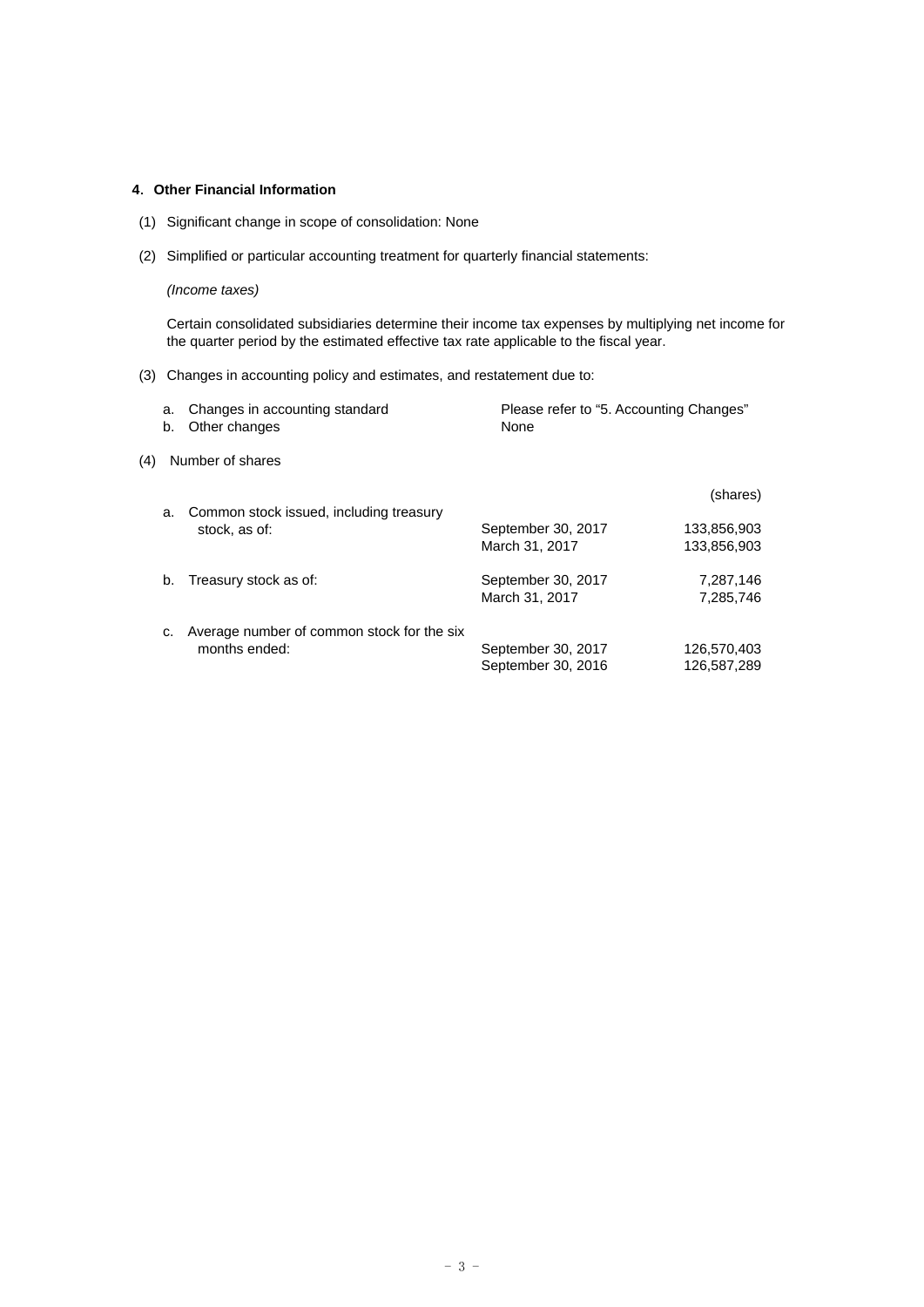## **5**.**Accounting Changes**

Effective this consolidated fiscal year, THK and its consolidated subsidiaries whose closing date is March 31 changed their closing date of each fiscal year from March 31 to December 31. The consolidated balance sheet date was also changed to December 31. By unifying the fiscal year with its foreign subsidiaries, THK intends to promote integrated group operations and improve its management transparency through timely and appropriate disclosure of its operating results and other business information. In accordance with this change, the six-month period ended September 30, 2017 was an irregular accounting period that include the operating results for the six months (from April 1, 2017 to September 30, 2017) of THK and consolidated subsidiaries whose closing date is March 31 and the operating results for the nine months (from January 1, 2017 to September 30, 2017) of consolidated subsidiaries whose closing date is December 31.

The operating results of the consolidated subsidiaries whose closing date is December 31 for the three months ended March 31, 2017, which have been adjusted through consolidated statements of income, are as follows:

| (Millions of Yen)                    | Net     | Operating | Ordinarv | Income before |
|--------------------------------------|---------|-----------|----------|---------------|
|                                      | Sales   | Income    | Income   | income taxes  |
| Three months ended<br>March 31, 2017 | ¥44.414 | ¥2.129    | ¥1.984   | ¥1.979        |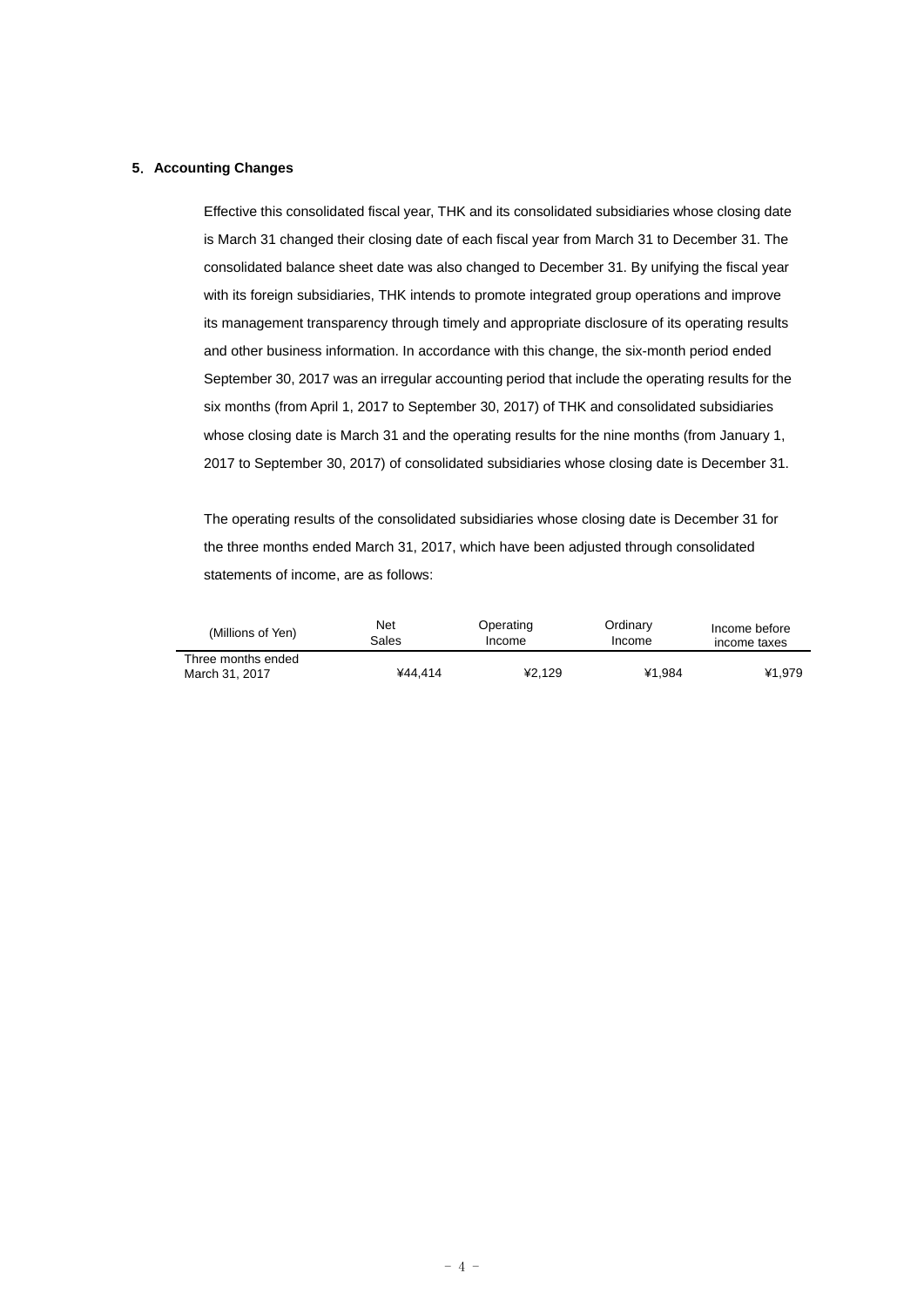# **Management's Discussion and Analysis**

**1. Operating results (April 1, 2017 to September 30, 2017)** 

In accordance with the partial amendments to the Articles of Incorporation approved at the 47th Ordinary General Meeting of Shareholders held on June 17, 2017, THK changed its closing date of each fiscal year from March 31 to December 31. The current fiscal year is an irregular accounting period of transition that covers nine months from April 1, 2017 to December 31, 2017. The consolidated operating results for the six months ended September 30, 2017 include the six months (from April 1, 2017 to September 30, 2017) of consolidated subsidiaries whose closing date is March 31 and the nine months (from January 1, 2017 to September 30, 2017) of consolidated subsidiaries whose closing date is December 31. Therefore, year-on-year percentage changes are not presented.

During this six-month period, while the economy in developed countries such as Europe and the United States of America continuously rallied, signs of recovery were seen in the economy in emerging countries such as China; the world economy continued its modest recovery. In Japan, while exports were robust because of the recovery of the world economy, the economy showed signs of an overall recovery trend and gradually rallied.

The THK Group has identified "Full-Scale Globalization," the "Development of New Business Areas," and "Change in Business Style" as cornerstones of its growth strategy to expand the markets of its products such as LM Guide (Linear Motion Guide). As to Full-Scale Globalization, while the markets in emerging countries such as China are growing by dint of the factory automation progress, which is also spreading to developed-country users, the THK Group endeavors to expand its global sales network to meet such demand. Regarding Development of New Business Areas, while the THK Group's products are getting widely adopted in new business fields such as automobile parts, seismic isolation and damping systems, medical equipment, aircraft, robot, and renewable energy, the THK Group is working on expanding sales of not only existing products but also new developed products. In addition to promoting these strategies above, the THK Group is also committed to further expand its business fields by changing its business style enabled by making full use of the Internet of Things (IoT), cloud computing, AI, robot in many ways.

In this six-month period, while the overall business was going strong because of sales to the electronics industry which were continuously robust and of expanding demand for general machine products and machine tool products, the THK Group steadily captured such demand and successfully increased sales with its strengthened operating structure on a global scale. On the cost front, while demand was increasing, the THK Group continued to implement various activities to improve its productivity.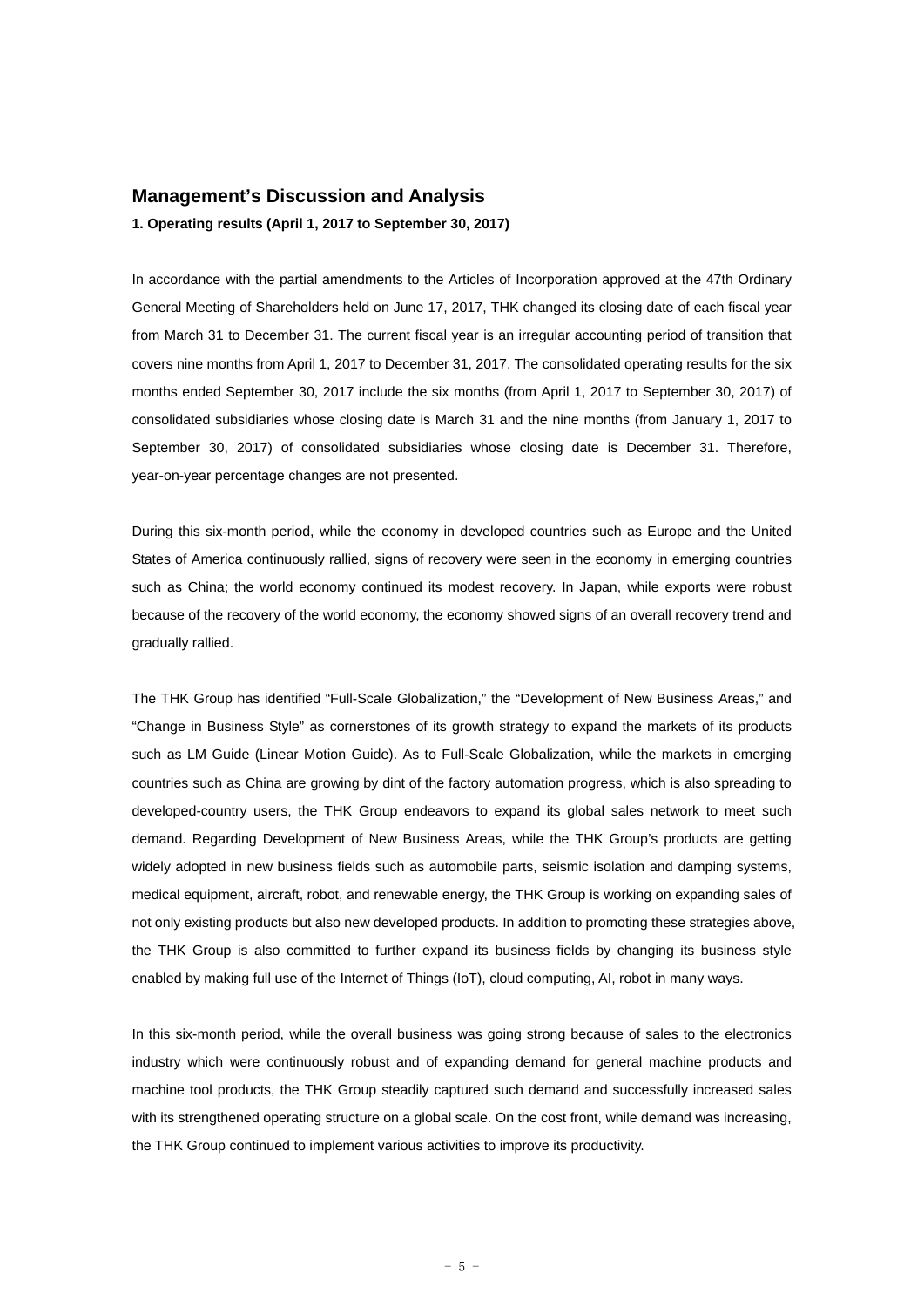As a result, net sales and operating income for the six-month period amounted to ¥202,368 million and ¥19,684 million, respectively.

Total non-operating income was ¥2,029 million of which major component was ¥781 million of equity earnings of affiliates. Total non-operating expenses were ¥607 million of which major component was ¥269 million of interest expenses.

As a result, THK recorded ¥21,105 million of ordinary income.

Net income attributable to owners of the parent for the six-month period was ¥17,802 million. This was mainly attributable to decrease in income tax-deferred by ¥2,884 million in relation to the tax effect of the transfer of shares resolved and announced on October 23, 2017, in which THK will transfer all of its holdings of shares of THK RHYTHM CO., LTD., a consolidated subsidiary, to TRA Holdings, CO., LTD.

### **Segment Information**

#### (Japan)

In Japan, while there were signs of overall recovery with strong exports underpinned by the recovery of the world economy, the economy gradually rallied. In addition to sales to the electronics industry which were continuously robust, demand for general machine products and machine tool products was expanding. In such a situation, where overall demand was robust, the THK Group successfully captured such demand and recorded ¥68,918 million of net sales and ¥12,314 million operating income (segment income).

### (The Americas)

In the Americas, while the economy continued its recovery trend by dint of the robust consumer spending and capital investments, the production and sales sections worked in unison to expand and deepen transactions with existing customers and to cultivate new business fields such as automobile, medical equipment, aircraft, and energy-related business. In such a situation, the THK Group steadily incorporated the strong demand for electronics products and machine tool products and successfully recorded ¥50,383 million of net sales and ¥2,532 million operating income (segment income).

### (Europe)

In Europe, while the economy continued its modest recovery trend mainly because of strong consumer spending, the production and sales sections proactively worked in unison to expand transactions with existing customers and to cultivate new business fields such as automobile, medical equipment, aircraft and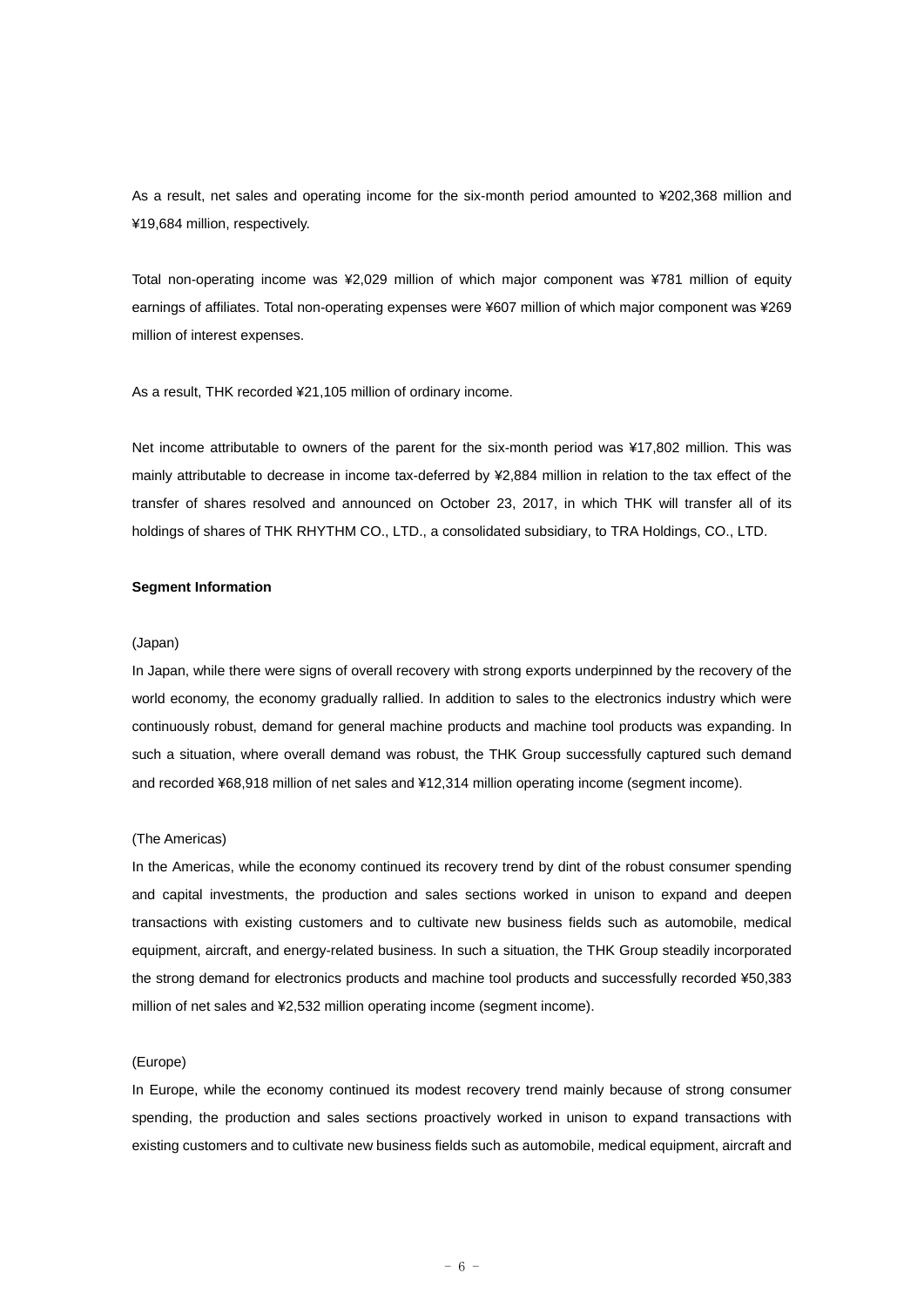robot. In such a situation, the THK Group steadily incorporated the strong demand for general machine products and successfully recorded ¥42,514 million of net sales and ¥618 million operating income (segment income).

### (China)

In China, in addition to the increasing demand boosted by smartphone and automobile-related investments, demand for THK Group's products was widely expanded because of the factory automation progress brought by the shortage in labor and the hike in personnel expenses. In such a situation, by utilizing the sales and production system that the THK Group has aggressively enhanced, the THK Group steadily incorporated such demand and successfully recorded ¥28,759 million of net sales and ¥1,843 million operating income (segment income).

### (Other)

In other countries and regions, the THK Group continued to expand and deepen transactions with existing customers and to cultivate new customers while expanding its sales channels in the ASEAN countries. In addition, the increasing demand in China had a positive impact in some areas. As a result, net sales and operating income (segment income) were ¥11,793 million and ¥1,508 million, respectively.

### **2. Financial position (As of September 30, 2017)**

Total assets stood at ¥442,412 million, ¥27,480 million more than the previous fiscal year-end, due mainly to increase in (1) accounts and notes receivable by ¥6,779 million, (2) electronically recorded monetary claims by ¥4,912 million, (3) raw materials and supplies by ¥3,167 million, and (4) machinery and equipment (net) by ¥2,405 million.

Total liabilities stood at ¥170,538 million, ¥7,147 million more than the previous fiscal year-end, due mainly to increase in (1) electronically recorded obligations by ¥2,727 million and (2) income taxes payable by ¥1,802 million.

Net assets stood at ¥271,874 million, ¥20,333 million more than the previous fiscal year-end, due mainly to increase in (1) retained earnings by ¥14,638 million and (2) foreign currency translation adjustments by ¥4,860 million.

### **3. Forecast for the fiscal year ending December 31, 2017**

For details of the financial forecasts for the year ending December 31, 2017, please refer to "Notice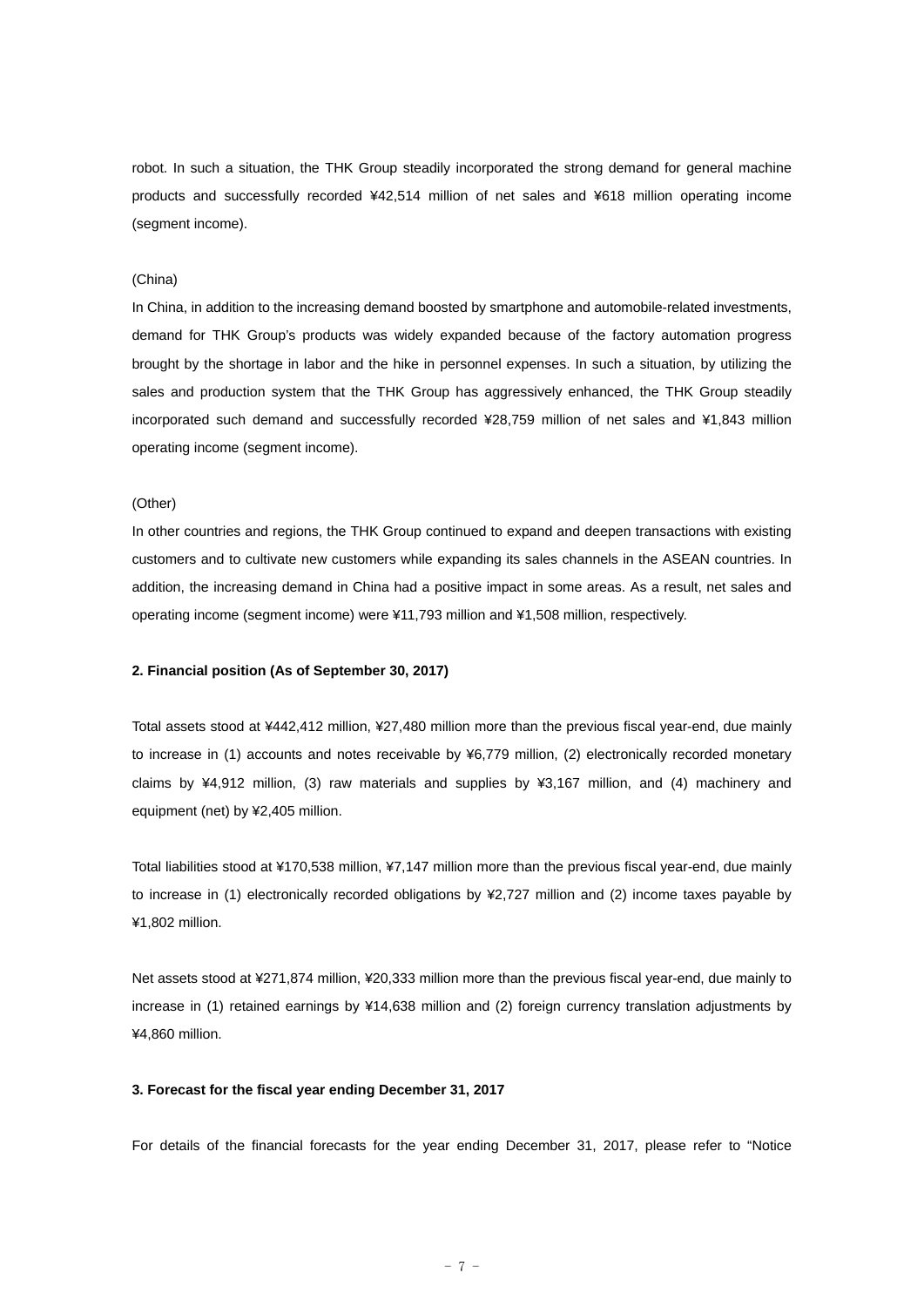Regarding Amendments in Financial Forecasts and Dividend Projection" announced on today, November 13, 2017.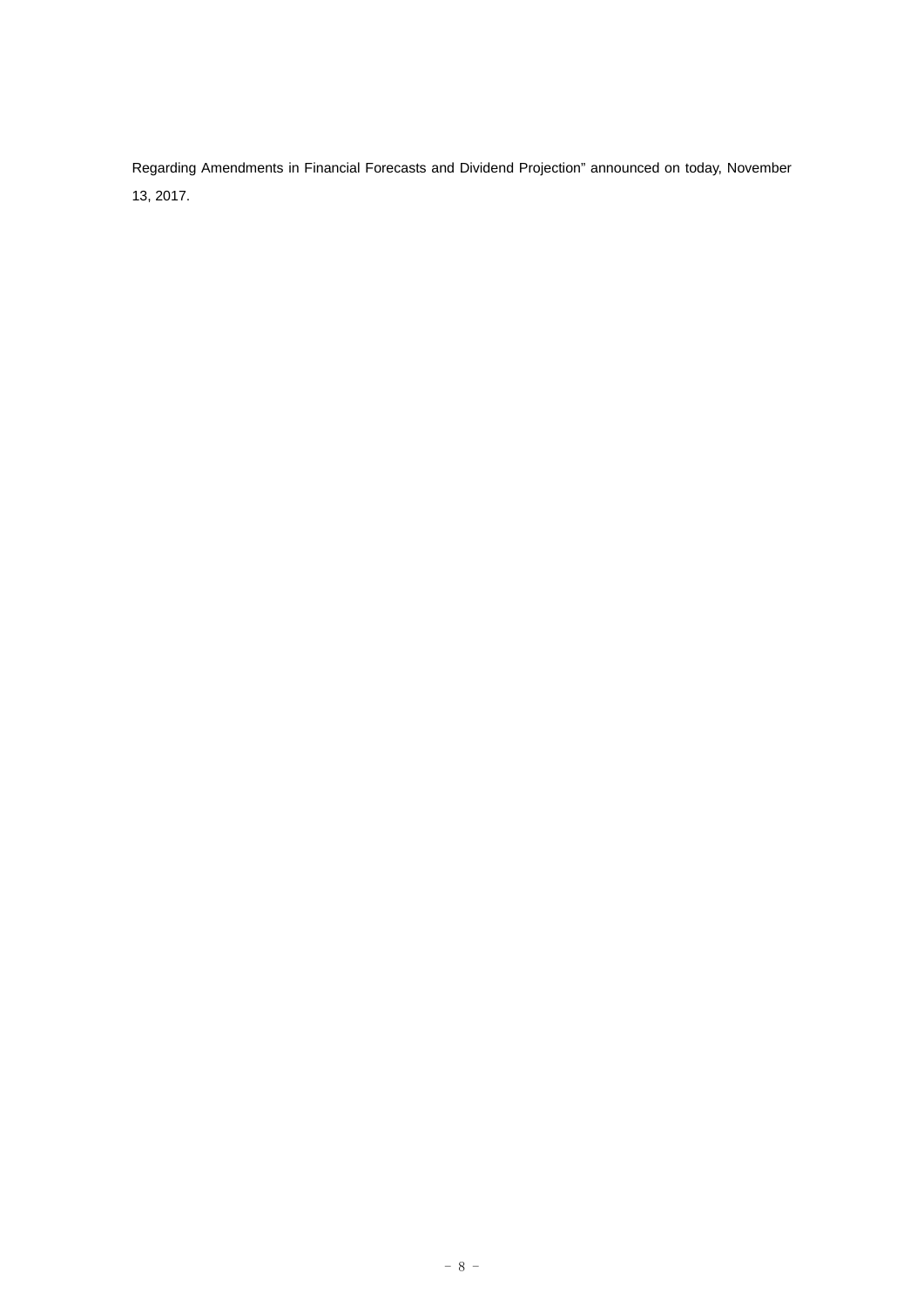# **Consolidated Financial Statements**

|                                          |                                                    | (Millions of Yen)                                                  |
|------------------------------------------|----------------------------------------------------|--------------------------------------------------------------------|
|                                          | Year End<br>-Previous Year<br>As of March 31, 2017 | Second Quarter End<br>-Current Year<br>As of September<br>30, 2017 |
| <b>Assets</b>                            |                                                    |                                                                    |
| <b>Current Assets:</b>                   |                                                    |                                                                    |
| Cash and bank deposits                   | ¥137,345                                           | ¥139,134                                                           |
| Accounts and notes receivable            | 64,218                                             | 70,997                                                             |
| Electronically recorded monetary claims  | 11,216                                             | 16,128                                                             |
| Merchandise and finished goods           | 12,860                                             | 13,544                                                             |
| Work in process                          | 8,607                                              | 10,027                                                             |
| Raw materials and supplies               | 15,960                                             | 19,128                                                             |
| Other current assets                     | 9,793                                              | 10,390                                                             |
| Less: Allowance for bad debts            | (174)                                              | (186)                                                              |
| Total current assets                     | 259,827                                            | 279,165                                                            |
| <b>Fixed Assets:</b>                     |                                                    |                                                                    |
| Property, plant and equipment -net:      |                                                    |                                                                    |
| <b>Buildings and structures</b>          | 31,274                                             | 31,080                                                             |
| Machinery and equipment                  | 51,716                                             | 54,121                                                             |
| Other                                    | 25,649                                             | 26,206                                                             |
| Total property, plant and equipment -net | 108,639                                            | 111,409                                                            |
| Intangibles                              |                                                    |                                                                    |
| Goodwill                                 | 11,251                                             | 11,577                                                             |
| Other                                    | 20,976                                             | 21,046                                                             |
| Total intangibles                        | 32,228                                             | 32,623                                                             |
| <b>Investments and Other</b>             |                                                    |                                                                    |
| Long-term investments in securities      | 8,289                                              | 10,124                                                             |
| Other                                    | 6,009                                              | 9,155                                                              |
| Less: Allowance for bad debts            | (64)                                               | (65)                                                               |
| Total investments and other              | 14,235                                             | 19,214                                                             |
| <b>Total fixed assets</b>                | 155,103                                            | 163,247                                                            |
|                                          |                                                    |                                                                    |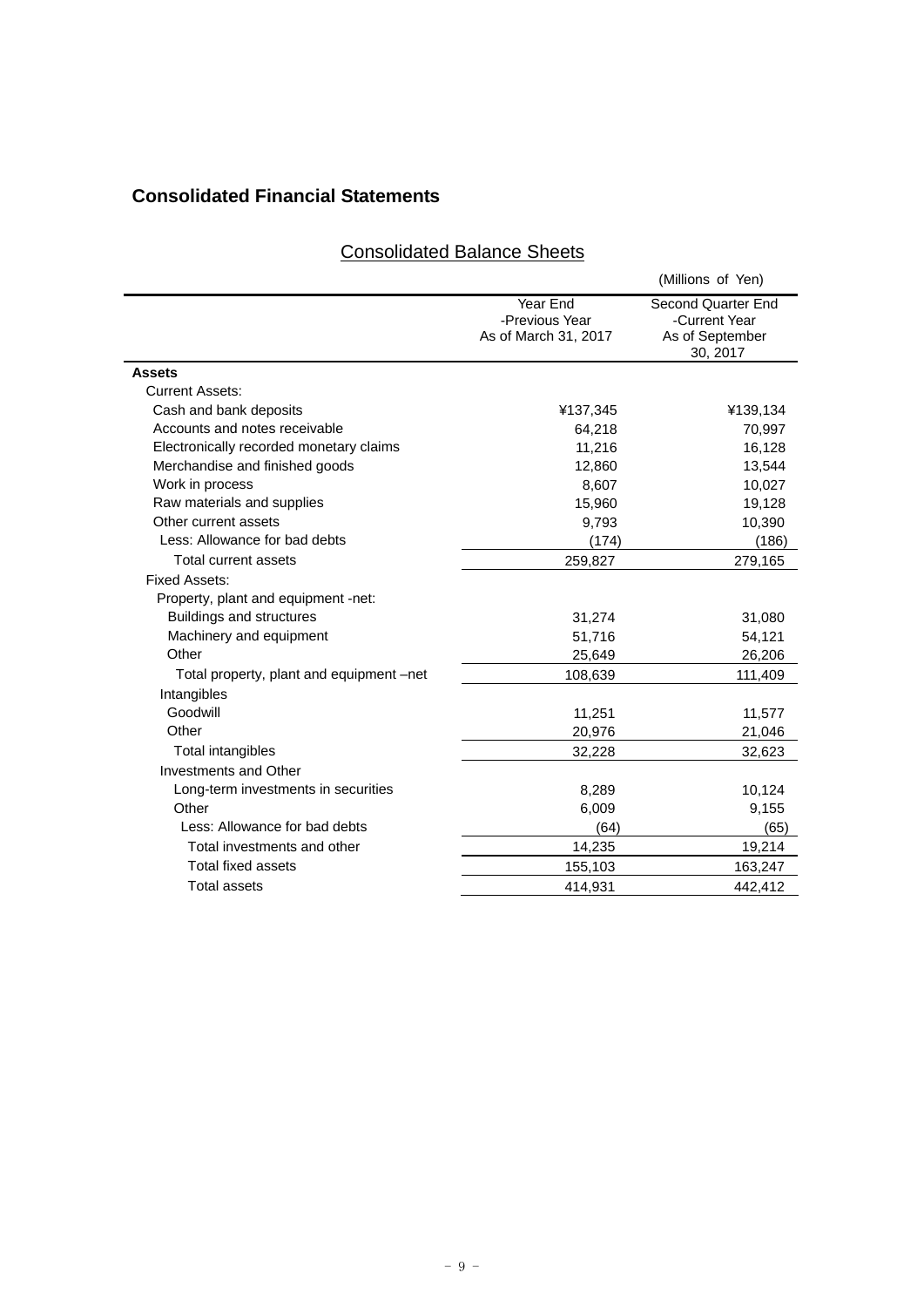|                                               |                                                    | (Millions of Yen)                                                  |
|-----------------------------------------------|----------------------------------------------------|--------------------------------------------------------------------|
|                                               | Year End<br>-Previous Year<br>As of March 31, 2017 | Second Quarter End<br>-Current Year<br>As of September<br>30, 2017 |
| <b>Liabilities</b>                            |                                                    |                                                                    |
| <b>Current Liabilities:</b>                   |                                                    |                                                                    |
| Accounts and notes payable                    | ¥22,132                                            | ¥21,900                                                            |
| Electronically recorded obligations           | 20,556                                             | 23,284                                                             |
| Current portion of long-term bonds            | 13,000                                             | 23,000                                                             |
| Current portion of long-term bank loans       | 2,185                                              | 2,185                                                              |
| Income taxes payable                          | 3,865                                              | 5,668                                                              |
| Accrued bonuses                               | 3,398                                              | 4,558                                                              |
| Other                                         | 15,741                                             | 17,366                                                             |
| Total current liabilities                     | 80,880                                             | 97,962                                                             |
| Long-term Liabilities:                        |                                                    |                                                                    |
| <b>Bonds</b>                                  | 40,000                                             | 30,000                                                             |
| Long-term bank loans                          | 27,480                                             | 27,480                                                             |
| Reserve for retirement benefits for directors |                                                    |                                                                    |
| and corporate auditors                        | 116                                                | 103                                                                |
| Reserve for product warranty                  | 129                                                | 112                                                                |
| Net defined benefit liability                 | 7,827                                              | 7,856                                                              |
| Other                                         | 6,956                                              | 7,023                                                              |
| Total long-term liabilities                   | 82,510                                             | 72,575                                                             |
| <b>Total liabilities</b>                      | 163,390                                            | 170,538                                                            |
| <b>Net Assets</b>                             |                                                    |                                                                    |
| Shareholders' equity:                         |                                                    |                                                                    |
| Common stock                                  | 34,606                                             | 34,606                                                             |
| Additional paid-in capital                    | 44,584                                             | 44,584                                                             |
| Retained earnings                             | 176,617                                            | 191,256                                                            |
| Treasury stock                                | (13, 991)                                          | (13,996)                                                           |
| Total shareholders' equity                    | 241,817                                            | 256,451                                                            |
| Accumulated other comprehensive income:       |                                                    |                                                                    |
| Net unrealized gain on available-for-sale     |                                                    |                                                                    |
| securities                                    | 1,585                                              | 2,345                                                              |
| Foreign currency translation adjustments      | 6,793                                              | 11,653                                                             |
| Remeasurements of defined benefit plans       | (1, 256)                                           | (1, 493)                                                           |
| Total accumulated other comprehensive         |                                                    |                                                                    |
| income                                        | 7,122                                              | 12,505                                                             |
| Non-controlling interests                     | 2,600                                              | 2,916                                                              |
| Total net assets                              | 251,540                                            | 271,874                                                            |
| Total liabilities and net assets              | 414,931                                            | 442.412                                                            |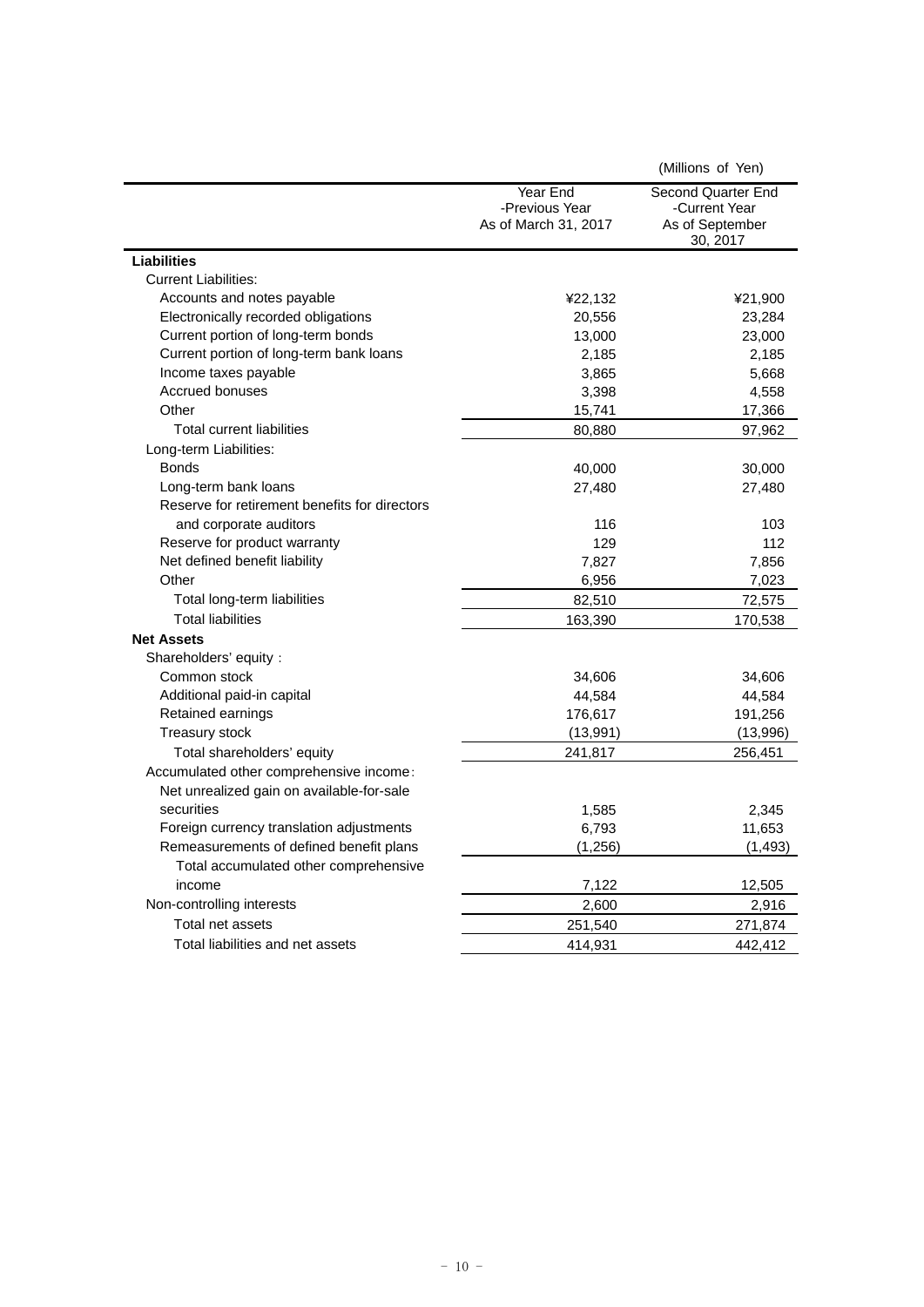# Consolidated Statements of Income

|                                                   |                                                                                              | (Millions of Yen)                                                                           |
|---------------------------------------------------|----------------------------------------------------------------------------------------------|---------------------------------------------------------------------------------------------|
|                                                   | Second Quarter Ended<br>September 30, 2016<br>(From April 1, 2016)<br>to September 30, 2016) | Second Quarter Ended<br>September 30, 2017<br>(From April 1, 2017<br>to September 30, 2017) |
| Net sales                                         | ¥136,232                                                                                     | ¥202,368                                                                                    |
| Cost of sales                                     | 102,129                                                                                      | 152,930                                                                                     |
| Gross profit                                      | 34,103                                                                                       | 49,437                                                                                      |
| Selling, general and administrative expenses      | 22,431                                                                                       | 29,753                                                                                      |
| Operating income                                  | 11,672                                                                                       | 19,684                                                                                      |
| Non-operating income:                             |                                                                                              |                                                                                             |
| Interest income                                   | 256                                                                                          | 291                                                                                         |
| Equity earnings of affiliates                     | 152                                                                                          | 781                                                                                         |
| Other                                             | 828                                                                                          | 956                                                                                         |
| Total non-operating income                        | 1,237                                                                                        | 2,029                                                                                       |
| Non-operating expense:                            |                                                                                              |                                                                                             |
| Interest expenses                                 | 240                                                                                          | 269                                                                                         |
| Foreign exchange loss, net                        | 4,512                                                                                        | 209                                                                                         |
| Other                                             | 246                                                                                          | 128                                                                                         |
| Total non-operating expenses                      | 4,999                                                                                        | 607                                                                                         |
| Ordinary income                                   | 7,909                                                                                        | 21,105                                                                                      |
| Extraordinary gains:                              |                                                                                              |                                                                                             |
| Gain on sales of property, plant and equipment    | 5                                                                                            | 14                                                                                          |
| Total extraordinary gains                         | 5                                                                                            | 14                                                                                          |
| Extraordinary losses:                             |                                                                                              |                                                                                             |
| Loss on sales and disposal of property, plant and |                                                                                              |                                                                                             |
| equipment                                         | 89                                                                                           | 72                                                                                          |
| <b>Total extraordinary losses</b>                 | 89                                                                                           | 72                                                                                          |
| Income before income taxes                        | 7,825                                                                                        | 21,048                                                                                      |
| Income taxes-current                              | 2,604                                                                                        | 6,147                                                                                       |
| Income taxes-deferred                             | 157                                                                                          | (3, 172)                                                                                    |
| Total income taxes                                | 2,762                                                                                        | 2,975                                                                                       |
| Net income                                        | 5,063                                                                                        | 18,072                                                                                      |
| Net income (loss) attributable to non-controlling |                                                                                              |                                                                                             |
| interests                                         | (165)                                                                                        | 269                                                                                         |
| Net income attributable to owners of the parent   | 5,228                                                                                        | 17,802                                                                                      |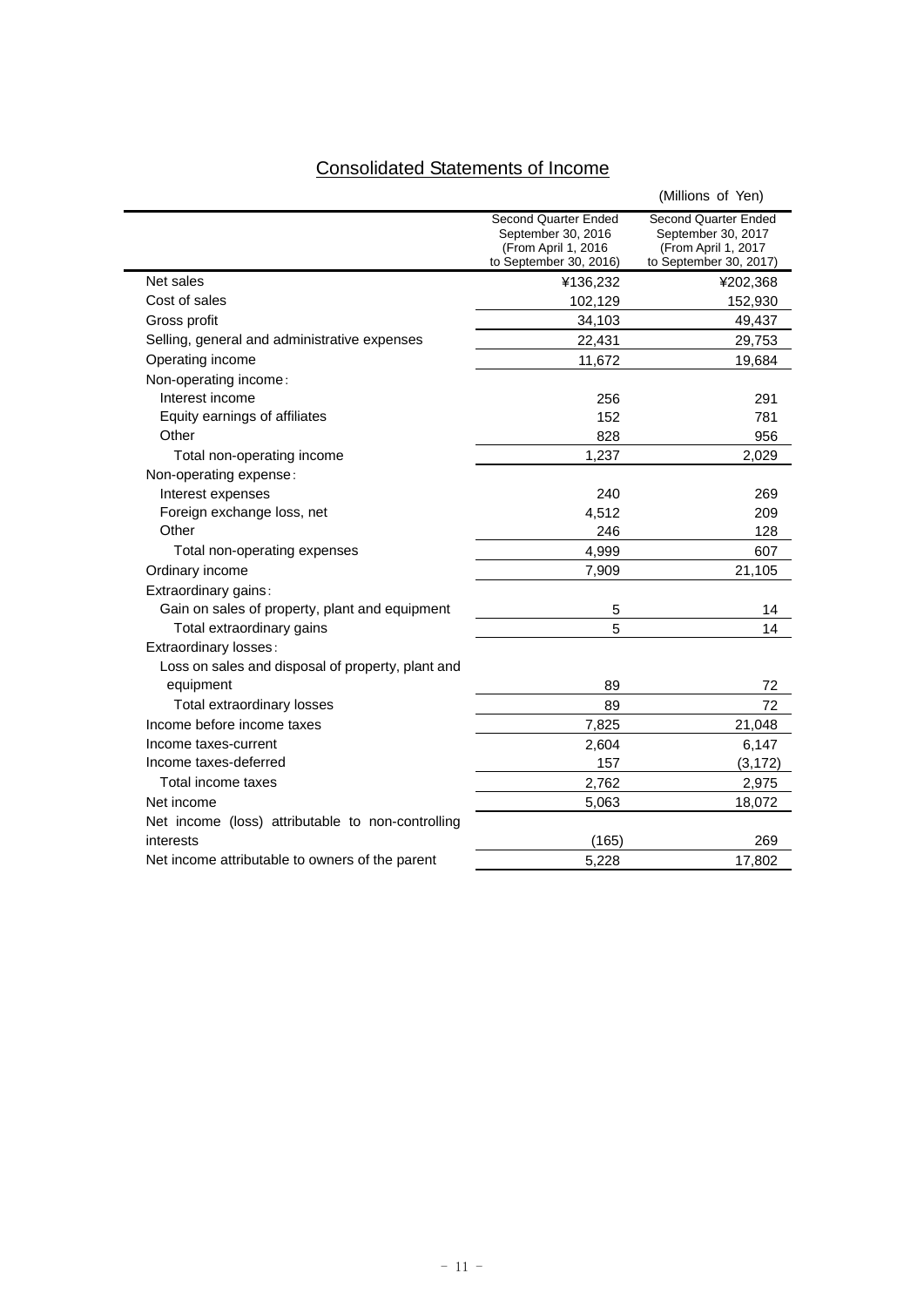|                                                   |                                                                                             | (Millions of Yen)                                                                                  |
|---------------------------------------------------|---------------------------------------------------------------------------------------------|----------------------------------------------------------------------------------------------------|
|                                                   | Second Quarter Ended<br>September 30, 2016<br>(From April 1, 2016<br>to September 30, 2016) | <b>Second Quarter Ended</b><br>September 30, 2017<br>(From April 1, 2017<br>to September 30, 2017) |
| Net income                                        | ¥5,063                                                                                      | ¥18,072                                                                                            |
| Other comprehensive income:                       |                                                                                             |                                                                                                    |
| Net unrealized gain on available-for-sale         |                                                                                             |                                                                                                    |
| securities                                        | 120                                                                                         | 771                                                                                                |
| Foreign currency translation adjustments          | (24, 466)                                                                                   | 5,041                                                                                              |
| Remeasurements of defined benefit plans           | 41                                                                                          | (223)                                                                                              |
| Share of other comprehensive losses of affiliates |                                                                                             |                                                                                                    |
| accounted under the equity method                 | (898)                                                                                       | (160)                                                                                              |
| Total other comprehensive income (loss)           | (25,202)                                                                                    | 5,429                                                                                              |
| Comprehensive income (loss)                       | (20,139)                                                                                    | 23,501                                                                                             |
| Attributable to:                                  |                                                                                             |                                                                                                    |
| Owners of the parent                              | (19, 407)                                                                                   | 23,185                                                                                             |
| Non-controlling interests                         | (731)                                                                                       | 316                                                                                                |

# Consolidated Statements of Comprehensive Income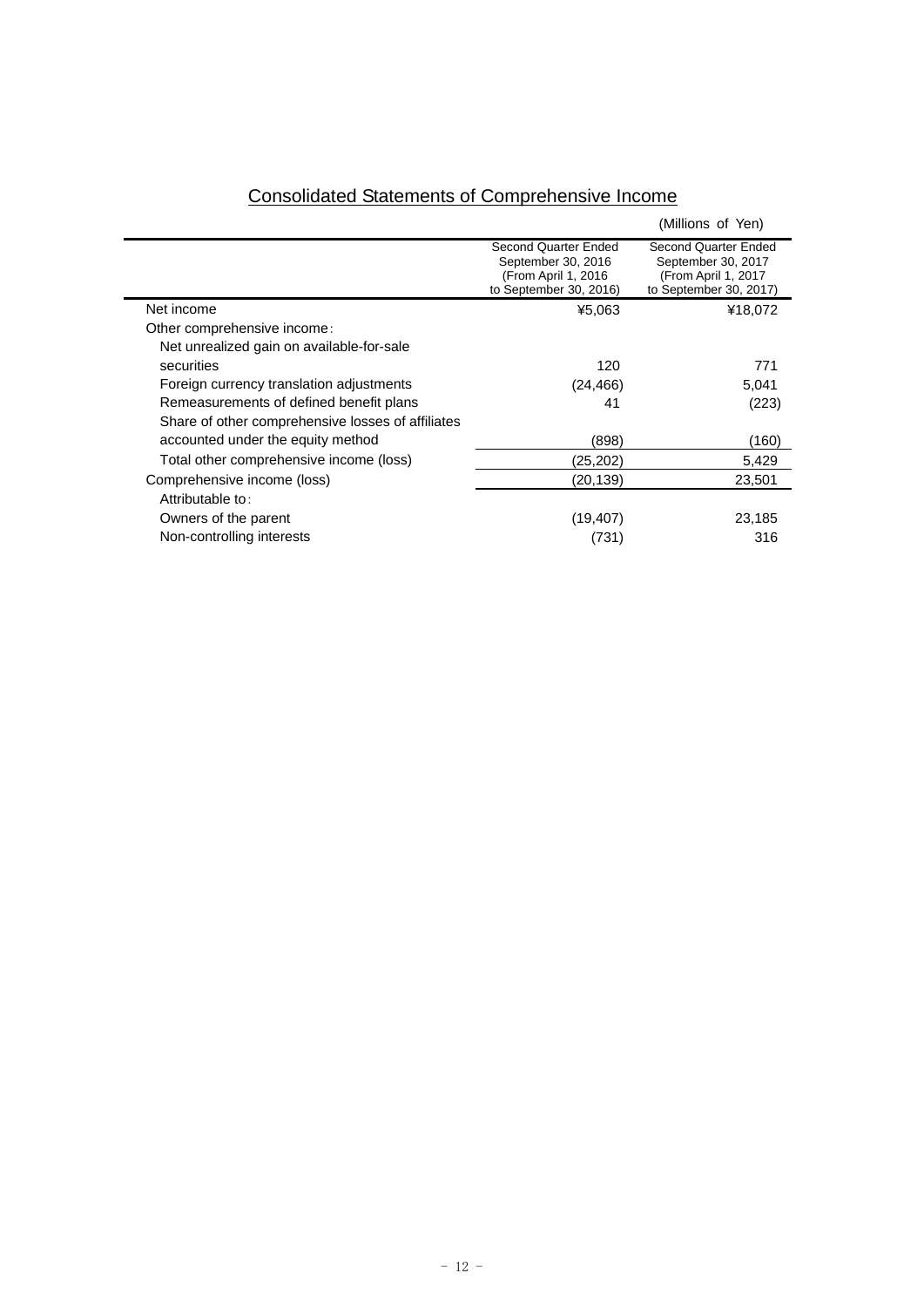| <b>Consolidated Statements of Cash Flows</b> |
|----------------------------------------------|
|----------------------------------------------|

|                                              |                                                                                             | (Millions of Yen)                                                                           |
|----------------------------------------------|---------------------------------------------------------------------------------------------|---------------------------------------------------------------------------------------------|
|                                              | Second Quarter Ended<br>September 30, 2016<br>(From April 1, 2016<br>to September 30, 2016) | Second Quarter Ended<br>September 30, 2017<br>(From April 1, 2017<br>to September 30, 2017) |
| Cash flows from operating activities:        |                                                                                             |                                                                                             |
| Income before income taxes                   | ¥7,825                                                                                      | ¥21,048                                                                                     |
| Depreciation and amortization                | 6,762                                                                                       | 9,418                                                                                       |
| Loss on sale/disposal of property, plant and |                                                                                             |                                                                                             |
| equipment                                    | 85                                                                                          | 57                                                                                          |
| Increase in provisions                       | 291                                                                                         | 1,101                                                                                       |
| Increase in net defined benefit liability    | 104                                                                                         | 83                                                                                          |
| Interest and dividend income                 | (299)                                                                                       | (346)                                                                                       |
| Interest expenses                            | 240                                                                                         | 269                                                                                         |
| Foreign exchange loss                        | 5,398                                                                                       | 2,409                                                                                       |
| Equity in earnings of affiliates             | (152)                                                                                       | (781)                                                                                       |
| Amortization of goodwill                     | 506                                                                                         | 628                                                                                         |
| Increase in trade receivables                | (4, 439)                                                                                    | (10, 380)                                                                                   |
| Decrease (increase) in inventories           | 568                                                                                         | (4,659)                                                                                     |
| Increase in trade payables                   | 4,192                                                                                       | 1,639                                                                                       |
| Other                                        | (917)                                                                                       | 809                                                                                         |
| Subtotal                                     | 20,166                                                                                      | 21,297                                                                                      |
| Interest and dividend received               | 489                                                                                         | 346                                                                                         |
| Interest paid                                | (240)                                                                                       | (309)                                                                                       |
| Income taxes paid                            | (2, 810)                                                                                    | (4, 333)                                                                                    |
| Net cash provided by operating activities    | 17,603                                                                                      | 17,000                                                                                      |
| Cash flows from investing activities:        |                                                                                             |                                                                                             |
| Purchase of property, plant and equipment    | (5,465)                                                                                     | (9,816)                                                                                     |
| Proceeds from sale of property, plant and    |                                                                                             |                                                                                             |
| equipment                                    | 5                                                                                           | 16                                                                                          |
| Purchase of investments in securities        | (80)                                                                                        | (116)                                                                                       |
| Increase in loans receivable                 | (93)                                                                                        | (5)                                                                                         |
| Collection on loans                          | 3                                                                                           | 75                                                                                          |
| Refund on cancelled insurance                | 9                                                                                           |                                                                                             |
| Payment for insurance funds                  |                                                                                             | (11)                                                                                        |
| Other                                        | 17                                                                                          | 1                                                                                           |
| Net cash used in investing activities        | (5,602)                                                                                     | (9,856)                                                                                     |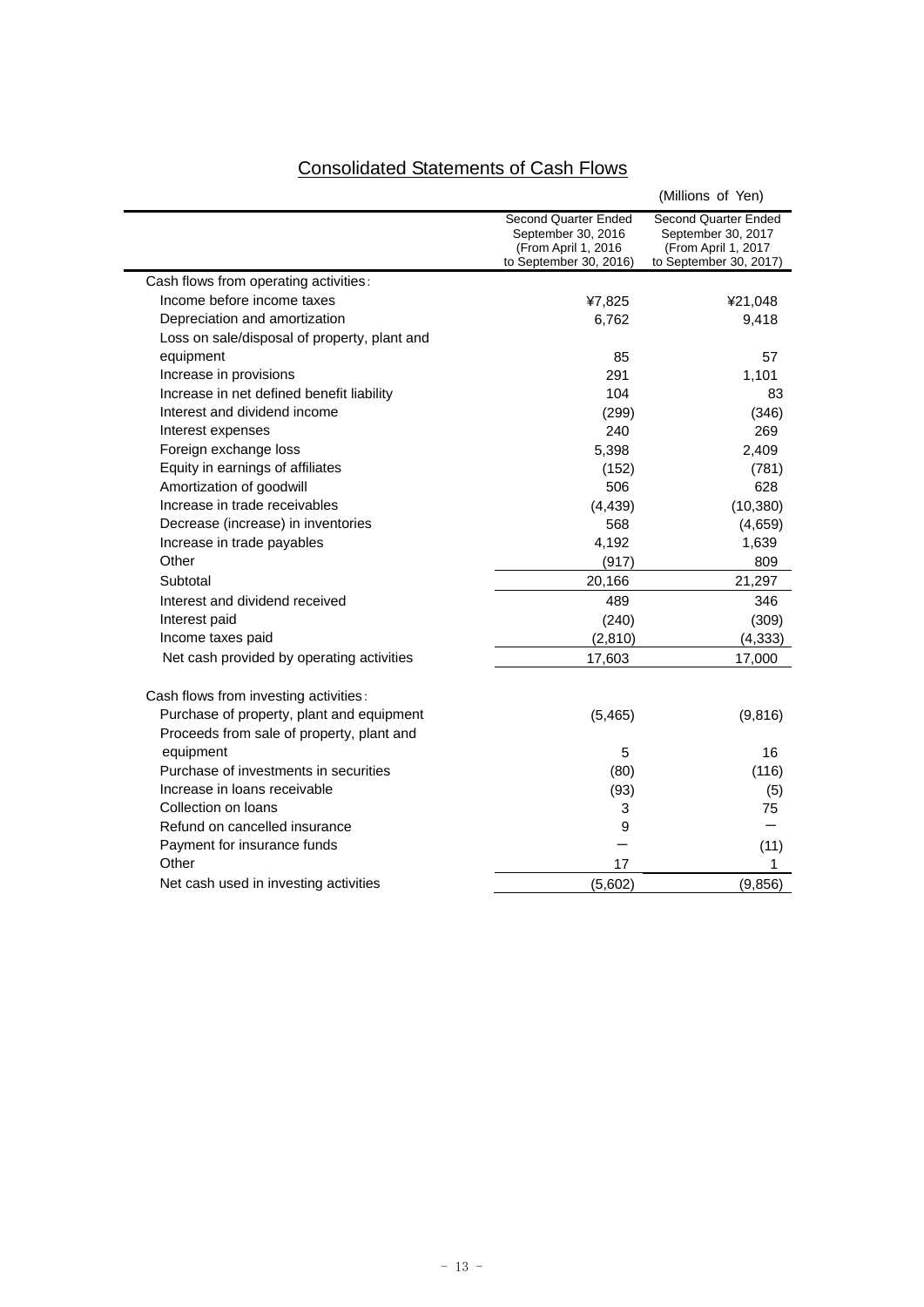|                                                      | Second Quarter Ended   | Second Quarter Ended   |
|------------------------------------------------------|------------------------|------------------------|
|                                                      | September 30, 2016     | September 30, 2017     |
|                                                      | (From April 1, 2016)   | (From April 1, 2017    |
|                                                      | to September 30, 2016) | to September 30, 2017) |
| Cash flows from financing activities:                |                        |                        |
| Dividends paid                                       | (3, 160)               | (3, 167)               |
| Purchase of treasury stocks                          | (0)                    | (4)                    |
| Repayments of lease obligations                      | '97)                   | (65)                   |
| Net cash provided used in financing activities       | (3,258)                | (3.237)                |
| Foreign currency translation adjustments on cash and |                        |                        |
| cash equivalents                                     | (11,940)               | (2, 116)               |
| Net increase (decrease) in cash and cash equivalents | (3, 197)               | 1,789                  |
| Cash and cash equivalents, beginning of the period   | 126,964                | 137,345                |
| Cash and cash equivalents, end of the period         | 123,766                | 139.134                |
|                                                      |                        |                        |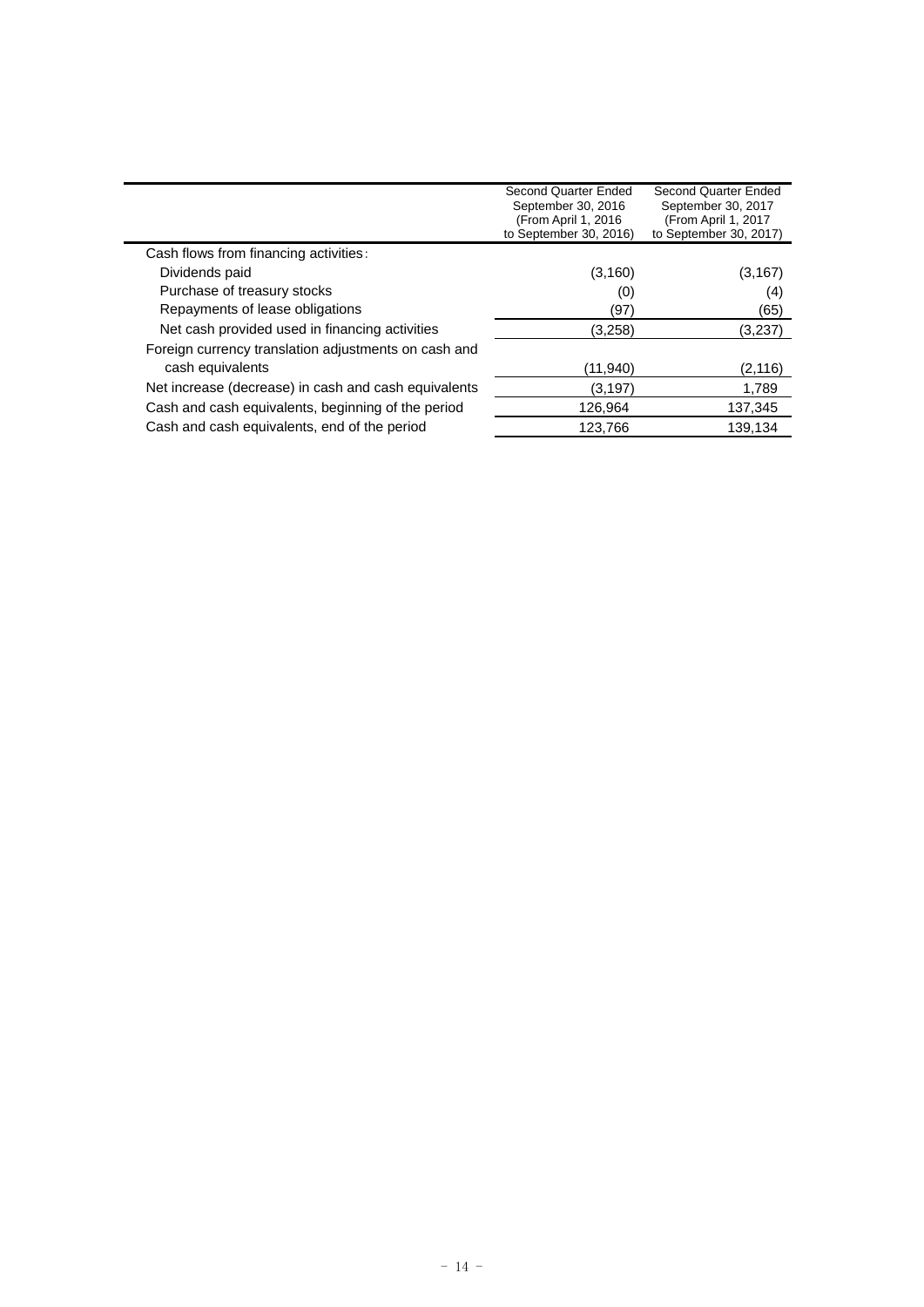# **Segment Information**

# **For the six months ended September 30, 2016 (April 1, 2016 to September 30, 2016)**

|                    |         |          |         |         |        |            | (Millions of Yen) |
|--------------------|---------|----------|---------|---------|--------|------------|-------------------|
|                    |         | The      |         |         |        | Adjust     | Consoli           |
|                    | Japan   | Americas | Europe  | China   | Other  | -ments     | -dated            |
| Sales to customers | ¥57.747 | ¥33.115  | ¥26.103 | ¥13.340 | ¥5.925 | $\ddot{x}$ | ¥136.232          |
| Inter-segment      | 20.243  | 23       | 63      | 1.764   | 621    | (22.715)   |                   |
| Total              | 77.990  | 33.139   | 26.166  | 15.104  | 6.546  | (22, 715)  | 136.232           |
| Operating income   | 7.435   | 1.817    | 754     | 51      | 563    | 1.048      | 11.672            |

*(Note) All adjustments are intercompany elimination.* 

# **For the six months ended September 30, 2017 (April 1, 2017 to September 30, 2017)**

|                    |         |          |         |         |         |               | (Millions of Yen) |
|--------------------|---------|----------|---------|---------|---------|---------------|-------------------|
|                    |         | The      |         |         |         | Adjust        | Consoli           |
|                    | Japan   | Americas | Europe  | China   | Other   | -ments        | -dated            |
| Sales to customers | ¥68.918 | ¥50.383  | ¥42.514 | ¥28.759 | ¥11.793 | $\frac{1}{2}$ | ¥202,368          |
| Inter-segment      | 26.211  | 53       | 11      | 2.916   | 1.003   | (30, 196)     |                   |
| Total              | 95.130  | 50.436   | 42.525  | 31.675  | 12.796  | (30, 196)     | 202.368           |
| Operating income   | 12.314  | 2.532    | 618     | 1.843   | 1.508   | 866           | 19,684            |

*(Note) All adjustments are intercompany elimination.*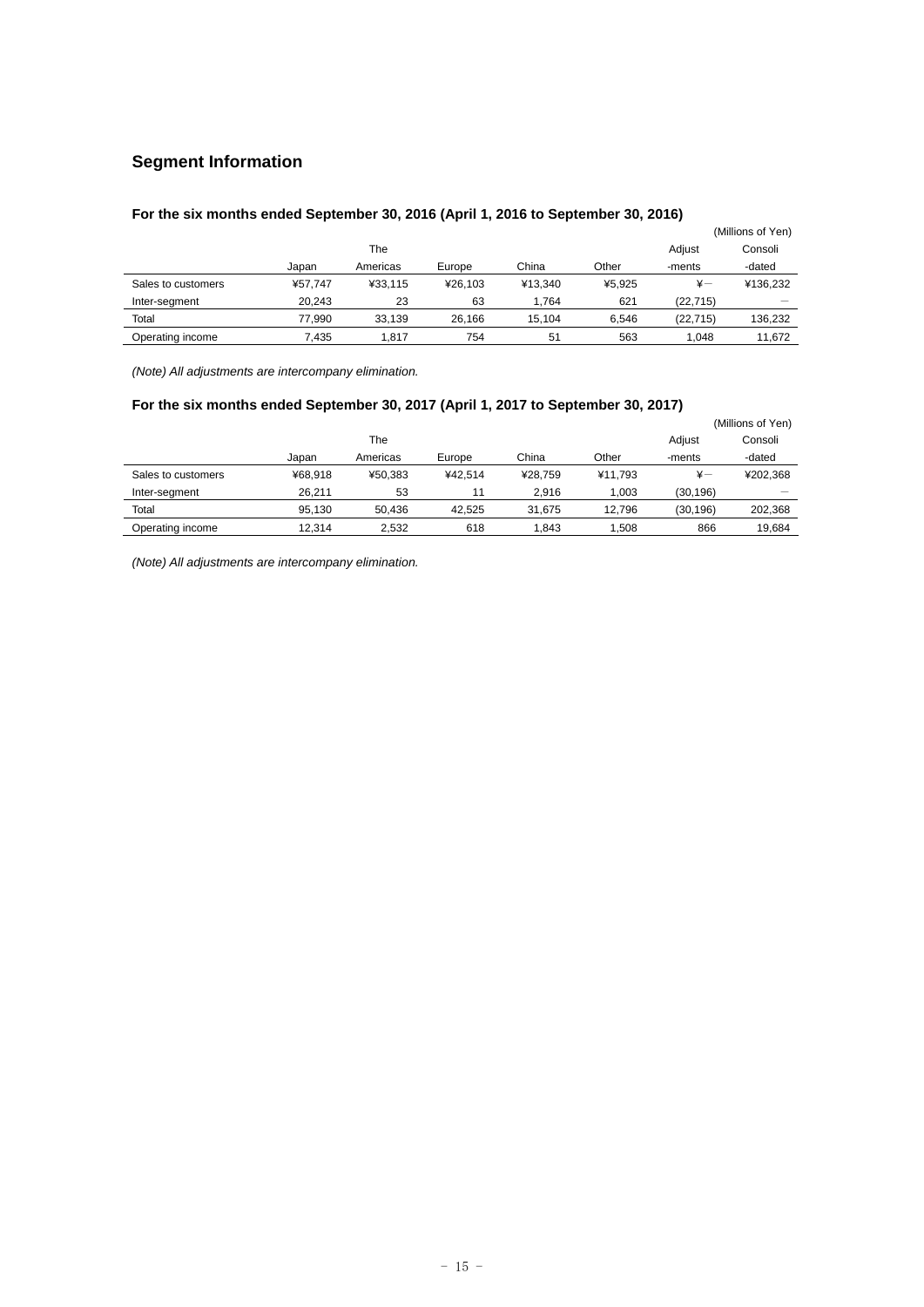# **Subsequent Event**

### **(Capital Increase and Capital Reduction of a Subsidiary)**

TRA Holdings, CO., LTD. (hereinafter, "TRA"), a wholly owned subsidiary of THK, decided to carry out a capital increase and a capital deduction following the resolution of the Board of Directors meeting and Extraordinary General Meeting of Shareholders held on October 23, 2017.

### 1. Reasons of the Capital Increase and Capital Reduction

On October 5, 2017, THK established TRA in charge of comprehensive management of the THK Group's expanding transportation equipment business to improve the value of the aforementioned business and reinforce the THK Group's management.

THK plans to conduct the capital increase and the capital reduction in order to transfer all of its holdings of shares of THK RHYTHM CO., LTD. (hereinafter, "RHYTHM") to TRA and implement an efficient capital policy. In the capital increase, some part will be subscribed to external investors for the purpose of diversification of funding sources and enhancement of corporate governance.

|     | Name                                        | TRA Holdings, CO., LTD.                                                       |  |
|-----|---------------------------------------------|-------------------------------------------------------------------------------|--|
| (2) | Head office                                 | 2-12-10, Shibaura, Minato-ku, Tokyo                                           |  |
| (3) | Representative                              | Mr. Akihiro Teramachi, President and CEO                                      |  |
| (4) | <b>Business</b>                             | Management of the transportation equipment business and related<br>operations |  |
| (5) | Paid-in capital                             | JPY 30 million                                                                |  |
| (6) | Date of establishment                       | October 5, 2017                                                               |  |
| (7) | Major shareholder and<br>shareholding ratio | THK 100%                                                                      |  |

2. Outline of the Subsidiary Subject to Capital Increase and Capital Deduction

# 3. Outline of the Capital Increase

Outline of Capital Increase #1

| (1) | Number of shares to be<br>issued | 139,400 shares        |
|-----|----------------------------------|-----------------------|
| (2) | Issue price                      | JPY 50,000 per share  |
| (3) | Total amount of issuance         | JPY 6.970 million     |
| (4) | Method of allotment              | Third-party allotment |
| (5) | Allottee                         | THK 100%              |
| (6) | Payment date                     | October 24, 2017      |

### Outline of Capital Increase #2

|     | Number of shares to be<br>issued | 60,000 shares                                                    |
|-----|----------------------------------|------------------------------------------------------------------|
| (2) | Issue price                      | JPY 50,000 per share                                             |
| (3) | Total amount of issuance         | JPY 3.000 million                                                |
| (4) | Method of allotment              | Third-party allotment                                            |
| (5) | <b>Allottees</b>                 | Blue Partners Investment Limited Partnership No.2: 40,000 shares |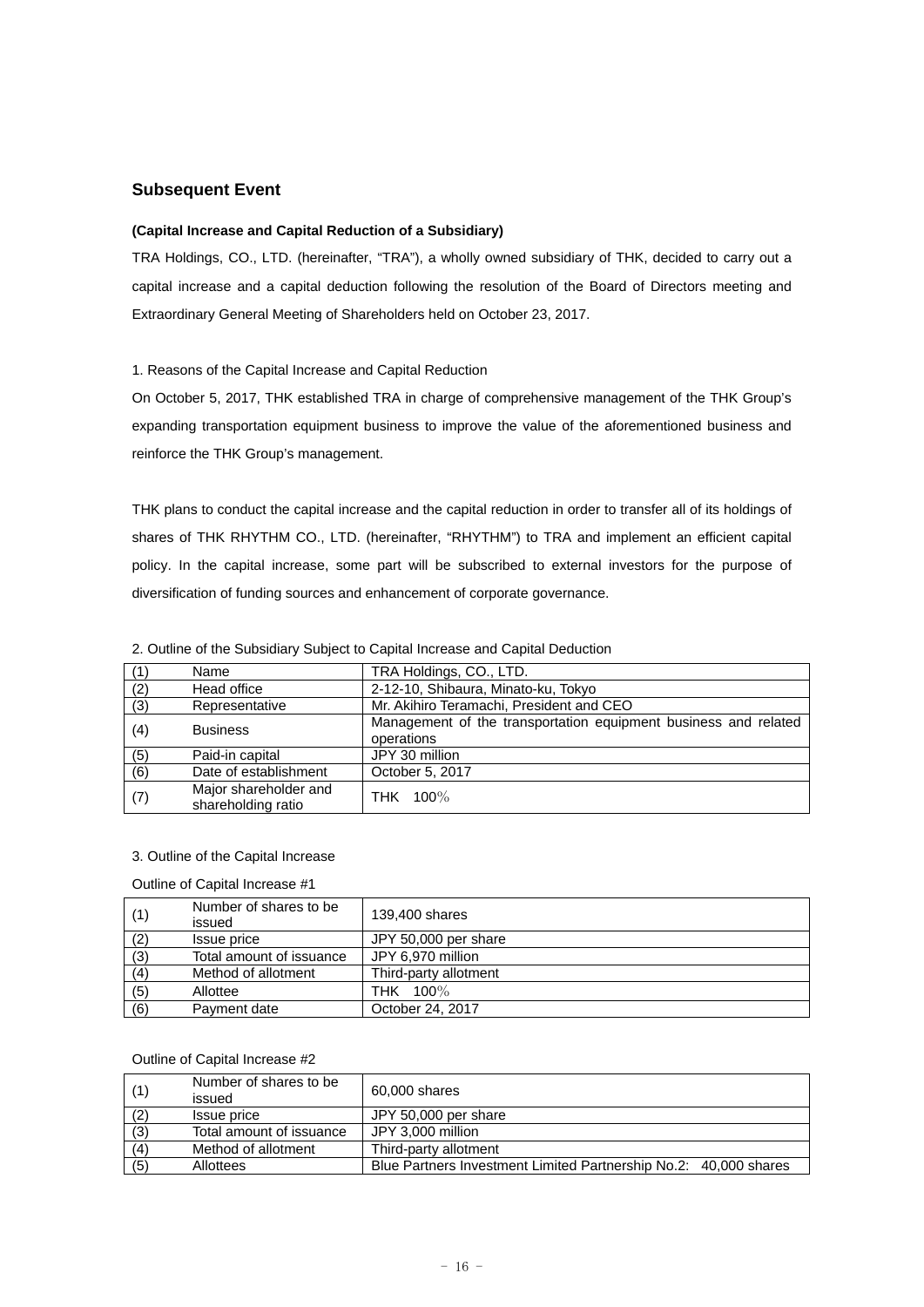|     |                 | IB<br>ا∵ompanv<br>Limited. :<br>Leasing<br>∪שו | .000<br>∩∩<br>shares |
|-----|-----------------|------------------------------------------------|----------------------|
| (6) | date<br>'avment | へへィっ<br>November<br>∠∪∴<br>ັ<br>. .            |                      |

# 4. Outline of Subscribers

Blue Partners Investment Limited Partnership No.2

| (1)              | Name                                     | Blue Partners Investment Limited Partnership No.2                                                                                                                                                                                |                                                                                                   |  |  |
|------------------|------------------------------------------|----------------------------------------------------------------------------------------------------------------------------------------------------------------------------------------------------------------------------------|---------------------------------------------------------------------------------------------------|--|--|
| $\overline{(2)}$ | Head office                              | 1-9-6, Otemachi, Chiyoda-ku, Tokyo                                                                                                                                                                                               |                                                                                                   |  |  |
| $\overline{(3)}$ | Basis of formation                       | Limited Partnership Act for Investment                                                                                                                                                                                           |                                                                                                   |  |  |
| $\overline{(4)}$ | Purposes of formation                    | Acquisition of investment securities and others                                                                                                                                                                                  |                                                                                                   |  |  |
| (5)              | Date of formation                        | October 15, 2015                                                                                                                                                                                                                 |                                                                                                   |  |  |
| (6)              | Total amount of funds                    | Not disclosed                                                                                                                                                                                                                    |                                                                                                   |  |  |
| (7)              | Outline of investors                     | Development Bank of Japan Inc.<br>$1_{-}$<br>1-9-6, Otemachi, Chiyoda-ku, Tokyo<br>President and CEO: Mr. Masanori Yanagi<br>Mizuho Bank, Ltd.<br>2.<br>1-5-5, Otemachi, Chiyoda-ku, Tokyo<br>President & CEO: Mr. Koji Fujiwara |                                                                                                   |  |  |
|                  |                                          | Name                                                                                                                                                                                                                             | <b>Blue Partners Inc.</b>                                                                         |  |  |
|                  | Head office                              | 1-9-6, Otemachi, Chiyoda-ku, Tokyo                                                                                                                                                                                               |                                                                                                   |  |  |
|                  | Representative                           | Mr. Yusuke Okimoto, President & CEO                                                                                                                                                                                              |                                                                                                   |  |  |
|                  |                                          | <b>Business</b>                                                                                                                                                                                                                  | Acquisition and holdings of investment<br>securities and others                                   |  |  |
|                  | Outline of the managing                  | Paid-in capital                                                                                                                                                                                                                  | JPY 3 million                                                                                     |  |  |
| (8)              | partner                                  | Name                                                                                                                                                                                                                             | Development Bank of Japan Inc.                                                                    |  |  |
|                  |                                          | Head office                                                                                                                                                                                                                      | 1-9-6, Otemachi, Chiyoda-ku, Tokyo                                                                |  |  |
|                  |                                          | Representative                                                                                                                                                                                                                   | Mr. Masanori Yanagi, President and CEO                                                            |  |  |
|                  |                                          | <b>Business</b>                                                                                                                                                                                                                  | Financial and insurance services                                                                  |  |  |
|                  |                                          | Paid-in capital                                                                                                                                                                                                                  | JPY 1,000,424 million                                                                             |  |  |
| (9)              | Relationship between<br>the fund and THK | Relationship<br>between the fund<br>and THK<br>Relationship<br>between the<br>managing partner                                                                                                                                   | There is no capital/trade/personnel<br>relationship between the fund/managing<br>partner and THK. |  |  |
|                  |                                          | and THK                                                                                                                                                                                                                          |                                                                                                   |  |  |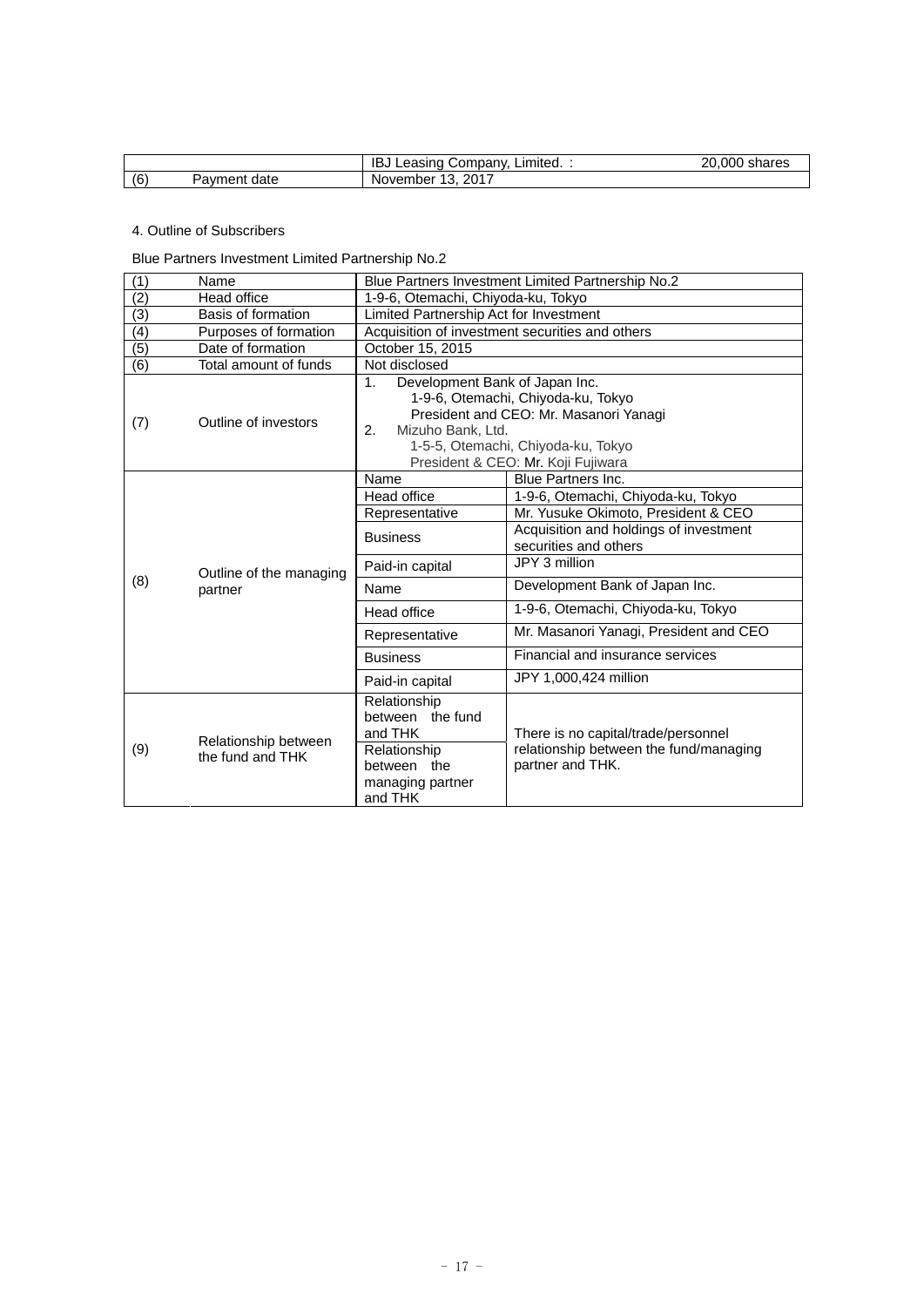# IBJ Leasing Company, Limited.

|      | Name                                        | IBJ Leasing Company, Limited.                                                                                                                                                                                                                     |                                                                                                                    |
|------|---------------------------------------------|---------------------------------------------------------------------------------------------------------------------------------------------------------------------------------------------------------------------------------------------------|--------------------------------------------------------------------------------------------------------------------|
| (2)  | Head office                                 | 1-2-6, Toranomon, Minato-ku, Tokyo                                                                                                                                                                                                                |                                                                                                                    |
| (3)  | Representative                              | Mr. Hiroshi Motoyama, President and CEO                                                                                                                                                                                                           |                                                                                                                    |
| (4)  | <b>Business</b>                             | General leasing business                                                                                                                                                                                                                          |                                                                                                                    |
| (5)  | Paid-in capital                             | JPY 17,874 million                                                                                                                                                                                                                                |                                                                                                                    |
| (6)  | Date of establishment                       | December 1, 1969                                                                                                                                                                                                                                  |                                                                                                                    |
| (7)  | Net assets<br>(consolidated)                | JPY 141,755 million (as of March 31, 2017)                                                                                                                                                                                                        |                                                                                                                    |
| (8)  | Total assets<br>(consolidated)              | JPY 1,752,284 million (as of March 31, 2017)                                                                                                                                                                                                      |                                                                                                                    |
| (9)  | Major shareholder and<br>shareholding ratio | The Dai-ichi Life Insurance Company, Limited: 6.87%<br>NISSAN MOTOR CO., LTD. Retirement Benefit Trust Account<br>Trustee: Mizuho Trust & Banking Co., Ltd.<br>Re-trustee: Trust & Custody Services Bank, Ltd.: 4.10%<br>Mizuho Bank, Ltd.: 3.81% |                                                                                                                    |
| (10) | Relationship between<br><b>IBJ and THK</b>  | Capital relationship<br>Personnel relationship<br>Trade relationship                                                                                                                                                                              | Not applicable<br>Not applicable<br>THK and its affiliates have lease transactions with<br>IBJ and its affiliates. |

# 5. Outline of the Capital Reduction

| (1) | Amount of paid-in capital<br>to be decreased                 | Paid-in capital of JPY5,015 million (before the capital reduction) will<br>decrease JPY4,915 million, to JPY100 million. |
|-----|--------------------------------------------------------------|--------------------------------------------------------------------------------------------------------------------------|
| (2) | Amount of capital reserve<br>to be decreased                 | Capital reserve of JPY4,985 million (before the capital reduction) will<br>decrease JPY4,885 million, to JPY100 million. |
| (3) | Method of reducing<br>paid-in capital and capital<br>reserve | Paid-in capital and capital reserve will be transferred to other capital<br>surplus.                                     |
| (4) | Effective date                                               | December 15, 2017 (scheduled)                                                                                            |

# 6. Status of Shares Held Before and After the capital increase and the capital deduction

| (1) | Number of shares held<br>before the capital<br>increase and the capital<br>deduction | 600 shares<br>(Number of voting rights: 600)<br>(Ownership ratio of voting rights: 100%)          |
|-----|--------------------------------------------------------------------------------------|---------------------------------------------------------------------------------------------------|
| (2) | Number of shares to be<br>acquired                                                   | 139,400 shares<br>(Number of voting rights: 139,400)                                              |
| (3) | Number of shares held<br>after the capital increase<br>and the capital deduction     | 140,000 shares<br>(Number of voting rights: 140,000)<br>(Ownership ratio of voting rights: 70.0%) |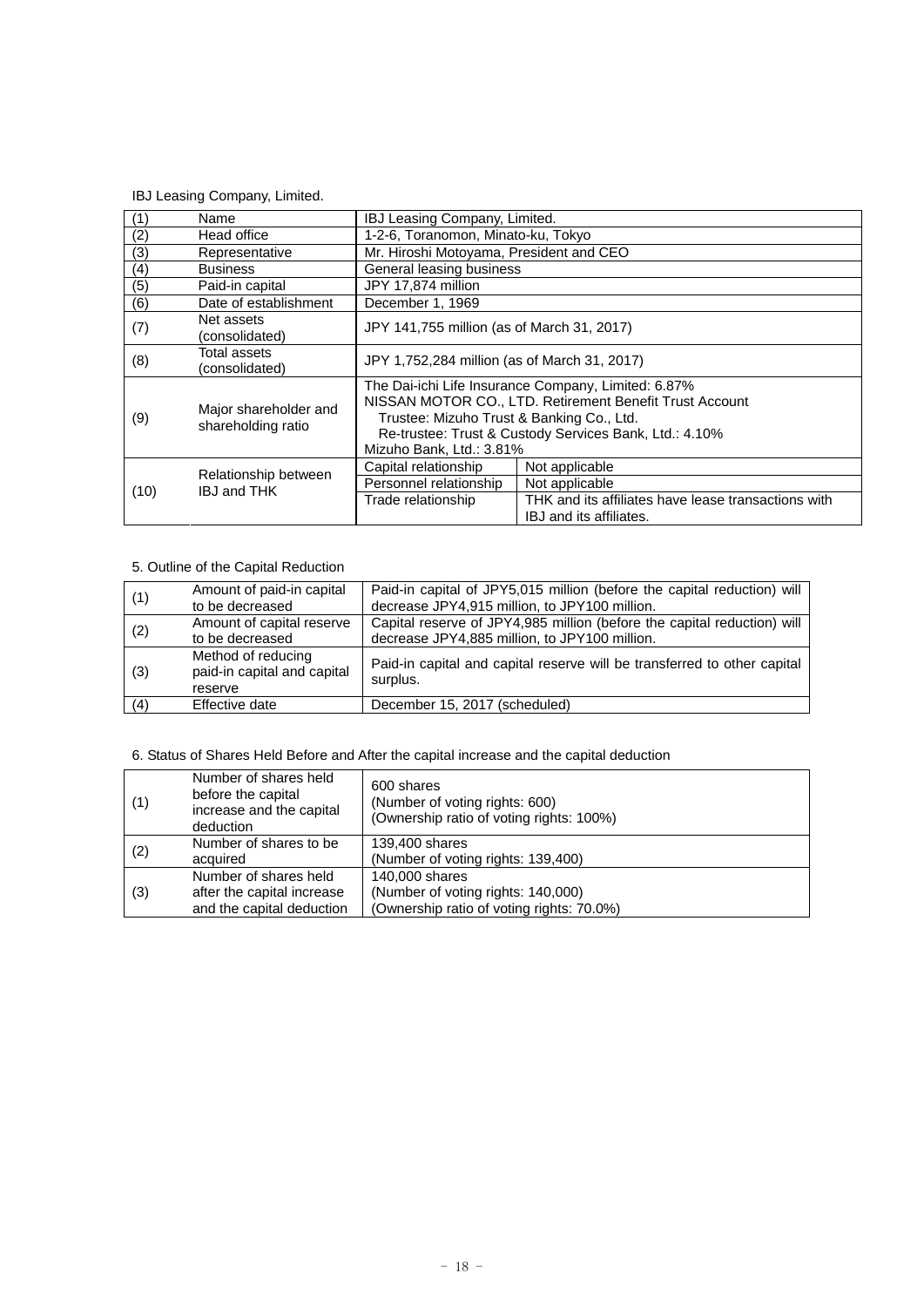### **(Transfer of Shares of a Subsidiary and Related Extraordinary Gain on a Non-consolidated Basis)**

At the Board of Directors meeting held on October 23, 2017, THK decided to transfer all of its holdings of shares of RHYTHM to TRA. Subsequently, THK has entered into an agreement of the transfer of shares on October 27, 2017. THK expects to record a related extraordinary gain on a non-consolidated basis.

# 1. Reasons of the Transfer of Shares

On October 5, 2017, THK established TRA in charge of comprehensive management of the THK Group's expanding transportation equipment business to improve the value of the aforementioned business and reinforce the THK Group's management. In relation to the establishment, THK decided to transfer all of its holdings of shares of RHYTHM, who engages in the Group's transportation equipment business, to TRA.

| (1) | Name                                        | THK RHYTHM CO., LTD.                                                                                               |
|-----|---------------------------------------------|--------------------------------------------------------------------------------------------------------------------|
| (2) | Head office                                 | 283-3, Gokyucho, Minami-ku, Hamamatsu-city, Shizuoka, Japan                                                        |
| (3) | Representative                              | Mr. Akira Furihata, President & CEO                                                                                |
| (4) | <b>Business</b>                             | Sales and manufacturing of parts for automotive equipment and other<br>transportation equipment                    |
| (5) | Paid-in capital                             | JPY 490 million                                                                                                    |
| (6) | Date of establishment                       | December 20, 1961                                                                                                  |
| (7) | Major shareholder and<br>shareholding ratio | THK 100%                                                                                                           |
| (8) | Nature of transaction with<br>THK           | There is no significant trade relationship between THK and RHYTHM.<br>THK and RHYTHM have entered loan agreements. |

# 2. Outline of the Subsidiary Subject to Transfers of Shares

# 3. Outline of Transferee of the Shares

|     | Name                                        | TRA Holdings, CO., LTD.                                                       |
|-----|---------------------------------------------|-------------------------------------------------------------------------------|
| (2) | Head office                                 | 2-12-10, Shibaura, Minato-ku, Tokyo                                           |
| (3) | Representative                              | Mr. Akihiro Teramachi, President and CEO                                      |
| (4) | <b>Business</b>                             | Management of the transportation equipment business and related<br>operations |
| (5) | Paid-in capital                             | JPY 30 million (as of October 23, 2017)                                       |
| (6) | Date of establishment                       | October 5, 2017                                                               |
| (7) | Major shareholder and<br>shareholding ratio | THK 100%                                                                      |

# 4. Number of Shares to Be Transferred, Transfer Price, and Status of Shares Held Before and After the

# Transfer

| (1) | Number of shares held<br>before the transfer | 4,900 shares (100%)                                                                                                               |
|-----|----------------------------------------------|-----------------------------------------------------------------------------------------------------------------------------------|
| (2) | Number of shares to be<br>transferred        | 4,900 shares                                                                                                                      |
| (3) | Transfer price                               | Ordinary shares of RHYTHM<br>¥9,900 million<br>Advisory fees (approximate)<br>¥2 million<br>Total (approximate)<br>¥9,902 million |
| (4) | Number of shares held<br>after the transfer  | No shares (0%)                                                                                                                    |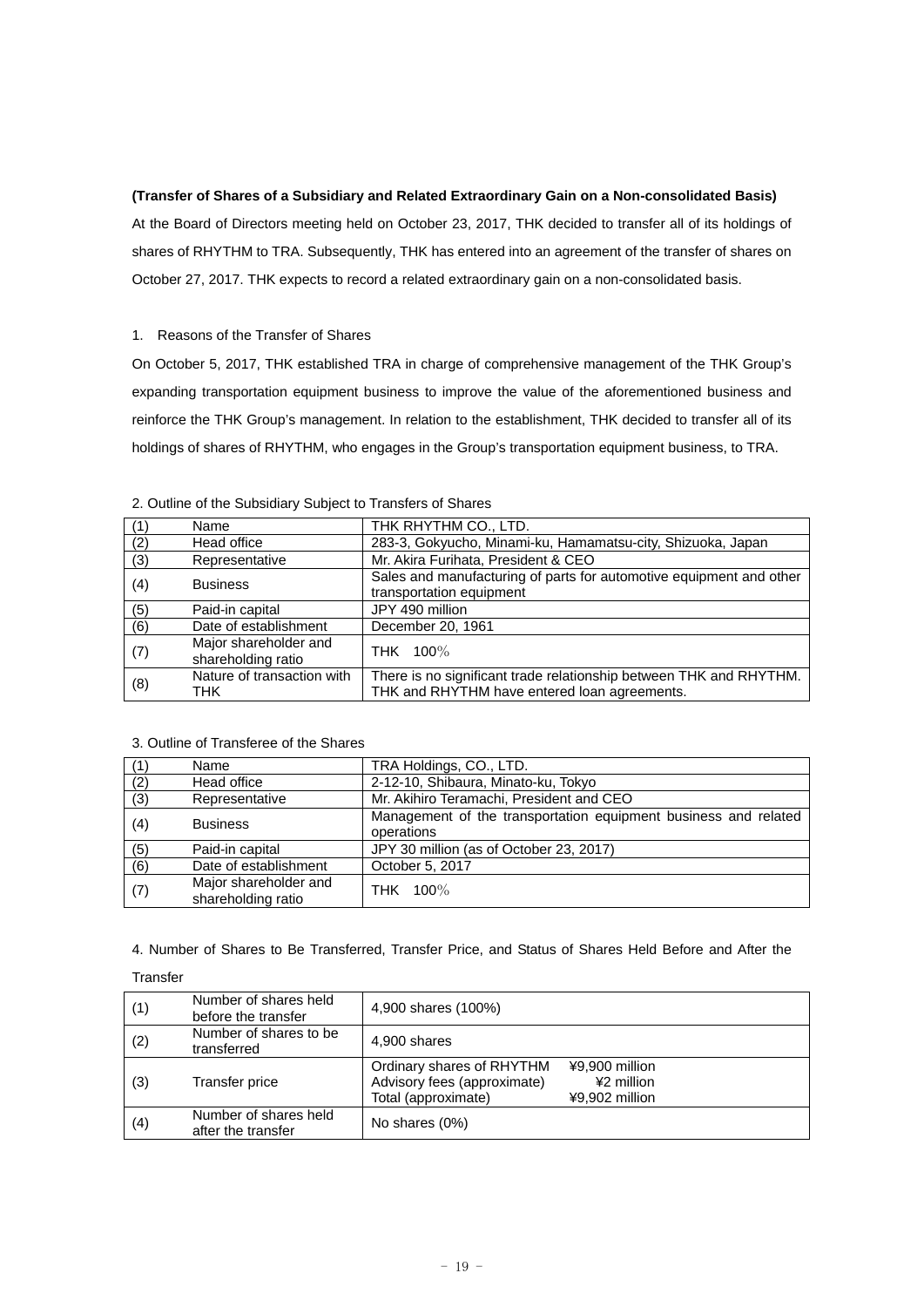## 5. Schedule

|     | Date of resolution of the Board of Directors    | October 23, 2017              |
|-----|-------------------------------------------------|-------------------------------|
| (2) | Date of signing of the share transfer agreement | October 27, 2017              |
| (3) | Date of execution of the share transfer         | November 14, 2017 (scheduled) |

6. Recognizing an Extraordinary Gain on a Non-consolidated Basis

THK expects to record ¥9,899 million of an extraordinary gain as gain on sale of shares of a subsidiary for the fiscal year ending December 31, 2017 on a non-consolidated basis.